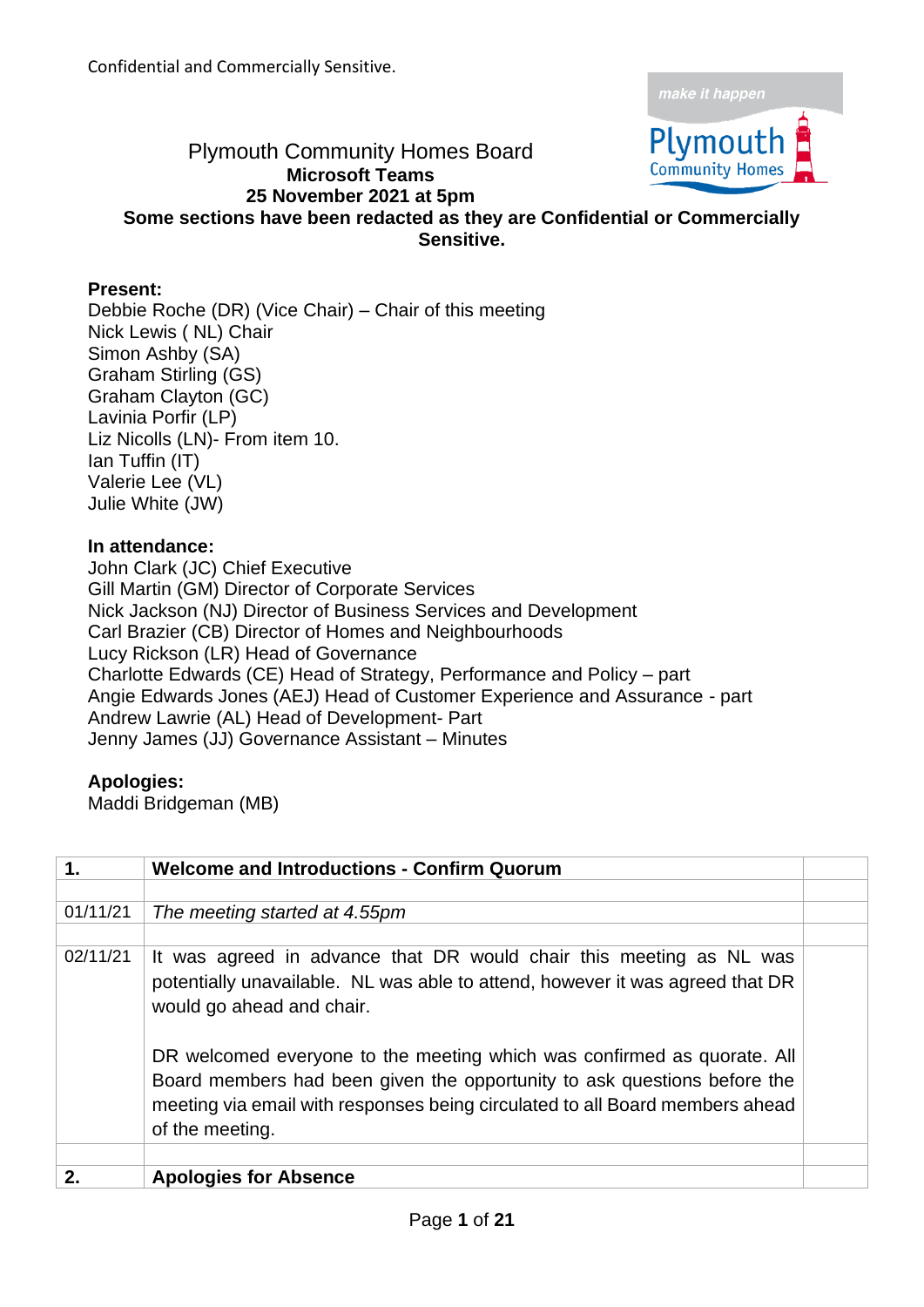| 03/11/21 | Apologies for absence had been received from MB.<br>LN had notified the Chair that she would be a few minutes late.                                                                                                                                     |  |
|----------|---------------------------------------------------------------------------------------------------------------------------------------------------------------------------------------------------------------------------------------------------------|--|
|          |                                                                                                                                                                                                                                                         |  |
| 3.       | <b>Declarations of Interest</b>                                                                                                                                                                                                                         |  |
|          |                                                                                                                                                                                                                                                         |  |
| 04/11/21 | The guidance on declaring an interest was noted as there were a number of<br>standing declarations.                                                                                                                                                     |  |
|          | VL reminded the Board she is a non executive on the joint board between<br>Livewell and University Hospital Plymouth, relating to the upcoming joint board<br>meeting with PCH.                                                                         |  |
|          | LR advised the Board that she and Jill Gregg were colleagues at Westward<br>Housing Group, however LR has had no involvement in the recruitment<br>process, other than to prepare and present the report on behalf of the<br>recruitment panel item 10. |  |
|          | IT declared a pecuniary interest in the Bath Street development item 12.2                                                                                                                                                                               |  |
|          |                                                                                                                                                                                                                                                         |  |
| 4.       | Minutes of the Previous Meeting: 16 September 2021                                                                                                                                                                                                      |  |
|          |                                                                                                                                                                                                                                                         |  |
| 05/11/21 | The minutes from the meeting on the 16 September 2021 were discussed, and<br>it was confirmed that the minutes were a correct record of the meeting and<br>that they could be electronically signed by the Chair.                                       |  |
|          |                                                                                                                                                                                                                                                         |  |
| 5.       | Redacted written resolutions of Previous Meeting: 16 September 2021                                                                                                                                                                                     |  |
|          |                                                                                                                                                                                                                                                         |  |
| 06/11/21 | The proposed redactions were reviewed, and these were then approved by<br>the PCH Board. They will be published on the PCH website in line with the PCH<br><b>Transparency Policy.</b>                                                                  |  |
|          |                                                                                                                                                                                                                                                         |  |
| 07/11/21 | Questions were raised before the meeting regarding the Redacted written<br>resolutions of Previous Meeting: 16 September 2021 which are included as an<br>appendix to these minutes.                                                                    |  |
|          |                                                                                                                                                                                                                                                         |  |
| 6.       | <b>Matters Arising</b>                                                                                                                                                                                                                                  |  |
|          |                                                                                                                                                                                                                                                         |  |
| 08/11/21 | There were no matters arising.                                                                                                                                                                                                                          |  |
|          |                                                                                                                                                                                                                                                         |  |
| 7.       | <b>Minute Action Log and Resolution Tracker</b>                                                                                                                                                                                                         |  |
|          |                                                                                                                                                                                                                                                         |  |
| 09/11/21 | The Minute Action Log and Resolution Tracker were reviewed.                                                                                                                                                                                             |  |
|          |                                                                                                                                                                                                                                                         |  |
|          |                                                                                                                                                                                                                                                         |  |
| 8.       | <b>Decisions since last meeting</b>                                                                                                                                                                                                                     |  |
|          |                                                                                                                                                                                                                                                         |  |
| 10/11/21 | There have been no decisions since the last meeting.                                                                                                                                                                                                    |  |
|          |                                                                                                                                                                                                                                                         |  |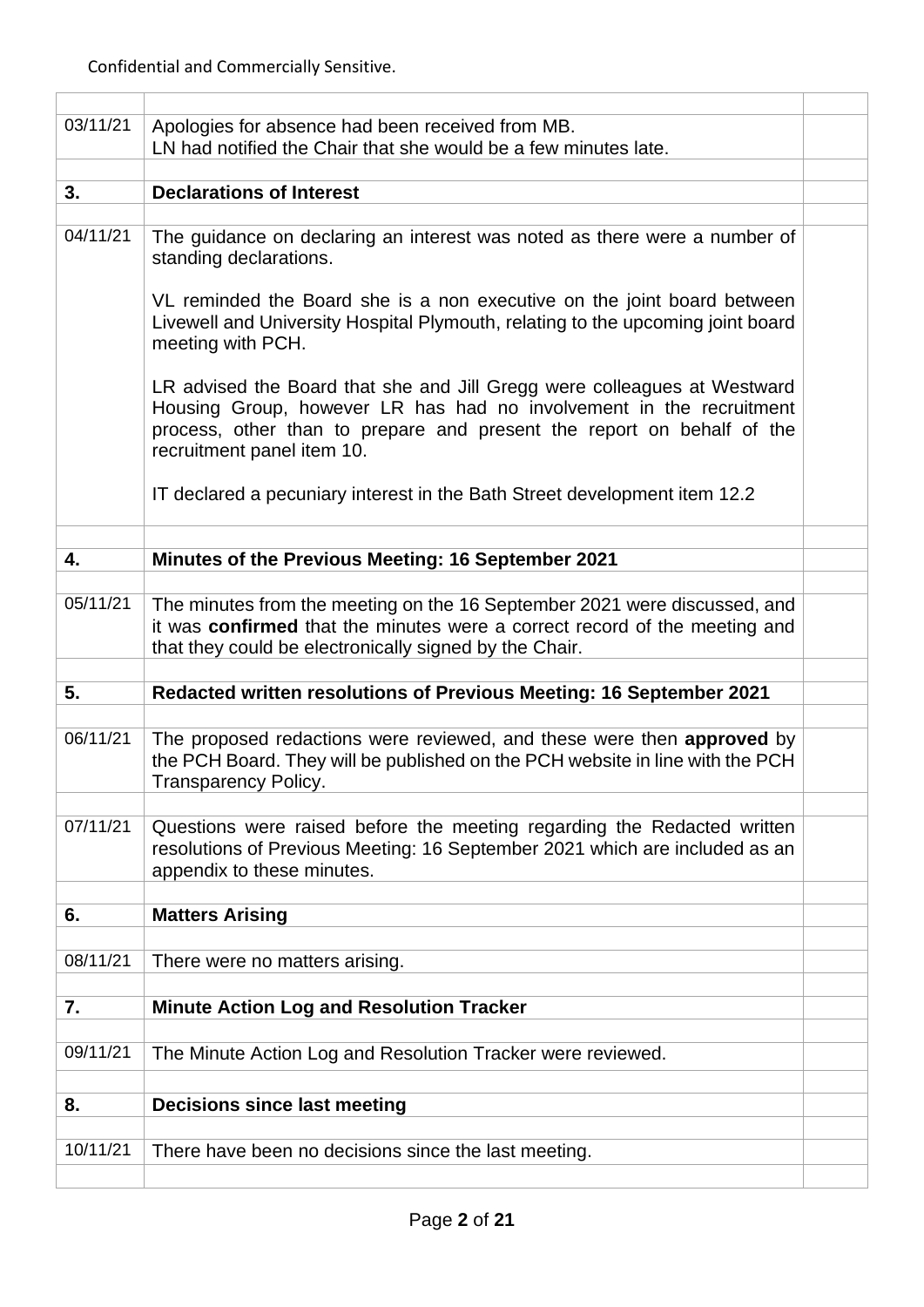| 9.       | <b>Briefing papers</b>                                                                                                                                                                                                                                                              |           |
|----------|-------------------------------------------------------------------------------------------------------------------------------------------------------------------------------------------------------------------------------------------------------------------------------------|-----------|
|          |                                                                                                                                                                                                                                                                                     |           |
| 11/11/21 | There were 3 briefing papers published ahead of the meeting which are for<br>information:                                                                                                                                                                                           |           |
|          | Update on Board Strategy<br>Update on Housing with Support<br>$\bullet$<br>Update on Barne Barton<br>$\bullet$                                                                                                                                                                      |           |
|          | It was confirmed that the Barne Barton proposal had been approved by Chair's<br>urgent decision and delegated to the Executive Management Team, however<br>assurance on the process of its approval could be discussed should any Board<br>members wish to raise it with the Chair. |           |
|          | It was clarified that the Update on the Housing with Support options would<br>support a Board Briefing in February 2022, which would then be taken as a<br>decision in March 2022.                                                                                                  |           |
| 12/11/21 |                                                                                                                                                                                                                                                                                     |           |
|          | LN joined the meeting at 5:05pm.                                                                                                                                                                                                                                                    |           |
| 10.      |                                                                                                                                                                                                                                                                                     |           |
|          | <b>Chair's Urgent Business</b>                                                                                                                                                                                                                                                      |           |
| 13/11/21 | LR, Head of Governance, presented the report. The appointment of Jill Gregg<br>as an Independent Member of the Regeneration Board was considered as an<br>item under Chair's urgent business.                                                                                       |           |
| 14/11/21 | Questions were raised before the meeting regarding the Affordable<br>Housing Group which are including as an appendix to these minutes.                                                                                                                                             |           |
|          |                                                                                                                                                                                                                                                                                     |           |
| 15/11/21 | The following was discussed at the meeting:                                                                                                                                                                                                                                         |           |
|          | JW declared that she knows Jill both professionally and personally and<br>therefore stood down from the interview panel.                                                                                                                                                            |           |
|          | The format of the report was commended by Board it was agreed that a similar<br>format could be adopted for future appointments.                                                                                                                                                    | <b>LR</b> |
|          |                                                                                                                                                                                                                                                                                     |           |
| 16/11/21 | The PCH Board:<br>1. Approved the appointment of Jill Gregg as an Independent Board<br>member of Plymouth Community Homes Regeneration Limited for a<br>term of three years                                                                                                         |           |
|          |                                                                                                                                                                                                                                                                                     |           |
| 11.      | <b>Committee Minutes Circulated</b>                                                                                                                                                                                                                                                 |           |
|          |                                                                                                                                                                                                                                                                                     |           |
| 17/11/21 | Customer Focus Committee - 4 November 2021                                                                                                                                                                                                                                          |           |
|          | Audit and Risk Committee - 12 October 2021                                                                                                                                                                                                                                          |           |
|          |                                                                                                                                                                                                                                                                                     |           |
| 18/11/21 | Questions were raised before the meeting regarding the ARC minutes<br>which are included as an appendix to these minutes.                                                                                                                                                           |           |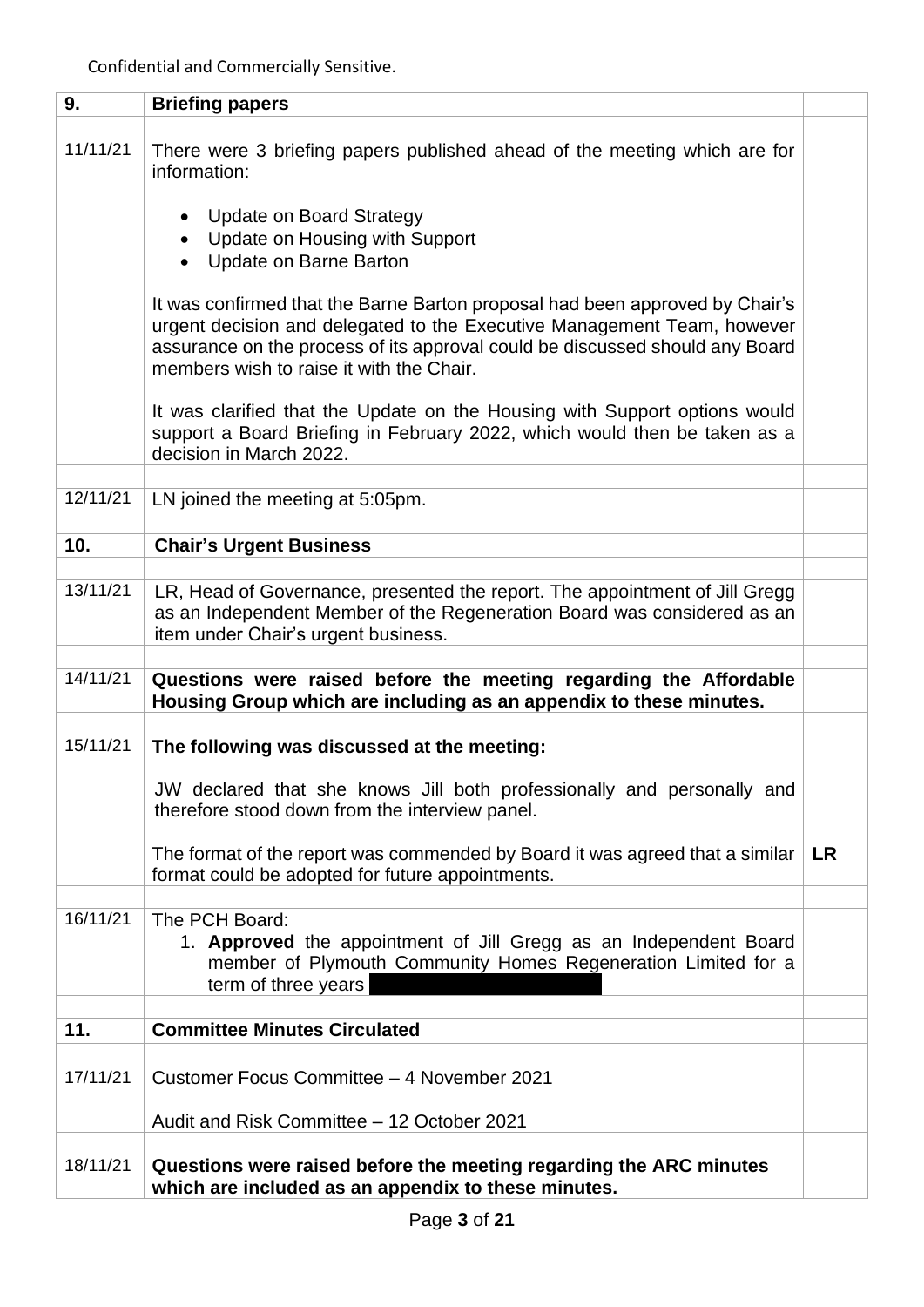$\overline{1}$ 

т

| 12.      | Development Committee Chairs Update (18 November 2021) - including<br>items which are being brought to this meeting for PCH Board information                                                                                                                                                                                                                                                                                                                                                  |  |
|----------|------------------------------------------------------------------------------------------------------------------------------------------------------------------------------------------------------------------------------------------------------------------------------------------------------------------------------------------------------------------------------------------------------------------------------------------------------------------------------------------------|--|
|          |                                                                                                                                                                                                                                                                                                                                                                                                                                                                                                |  |
| 19/11/21 | JW, Chair of Development Committee, presented a verbal overview to the<br>Board of the Development Committee meeting that took place on the 18th<br>November 2021.                                                                                                                                                                                                                                                                                                                             |  |
|          | There was an annual update of the Development Strategy 2020-22, updating<br>on the number of homes on-site, approved and in the pipeline. It was confirmed<br>that since November 2020 a total of 158 units had been approved with another<br>188 pending, showing good progress against the annual target of 220 and<br>whilst few of the approved schemes had fallen through,<br>new opportunities had been identified and officers<br>had established a good pipeline of potential schemes. |  |
|          |                                                                                                                                                                                                                                                                                                                                                                                                                                                                                                |  |
| 20/11/21 | The Development Committee approved a s106 scheme in Saltash, located<br>adjacent to the Carkeel roundabout.                                                                                                                                                                                                                                                                                                                                                                                    |  |
|          | The scheme is supported by Cornwall Council and there was<br>proven demand for both rented and shared ownership homes. It was believed<br>that this is an excellent opportunity, close to amenities, within easy travel<br>distance to Plymouth and the Development Committee were happy to approve.                                                                                                                                                                                           |  |
|          | The Committee received an update report on the JV with Halsall at Tamerton<br>Foliot Road where work was progressing.                                                                                                                                                                                                                                                                                                                                                                          |  |
|          |                                                                                                                                                                                                                                                                                                                                                                                                                                                                                                |  |
|          |                                                                                                                                                                                                                                                                                                                                                                                                                                                                                                |  |
|          |                                                                                                                                                                                                                                                                                                                                                                                                                                                                                                |  |
|          |                                                                                                                                                                                                                                                                                                                                                                                                                                                                                                |  |
| 21/11/21 | The Committee discussed and noted the Development Committee Self-                                                                                                                                                                                                                                                                                                                                                                                                                              |  |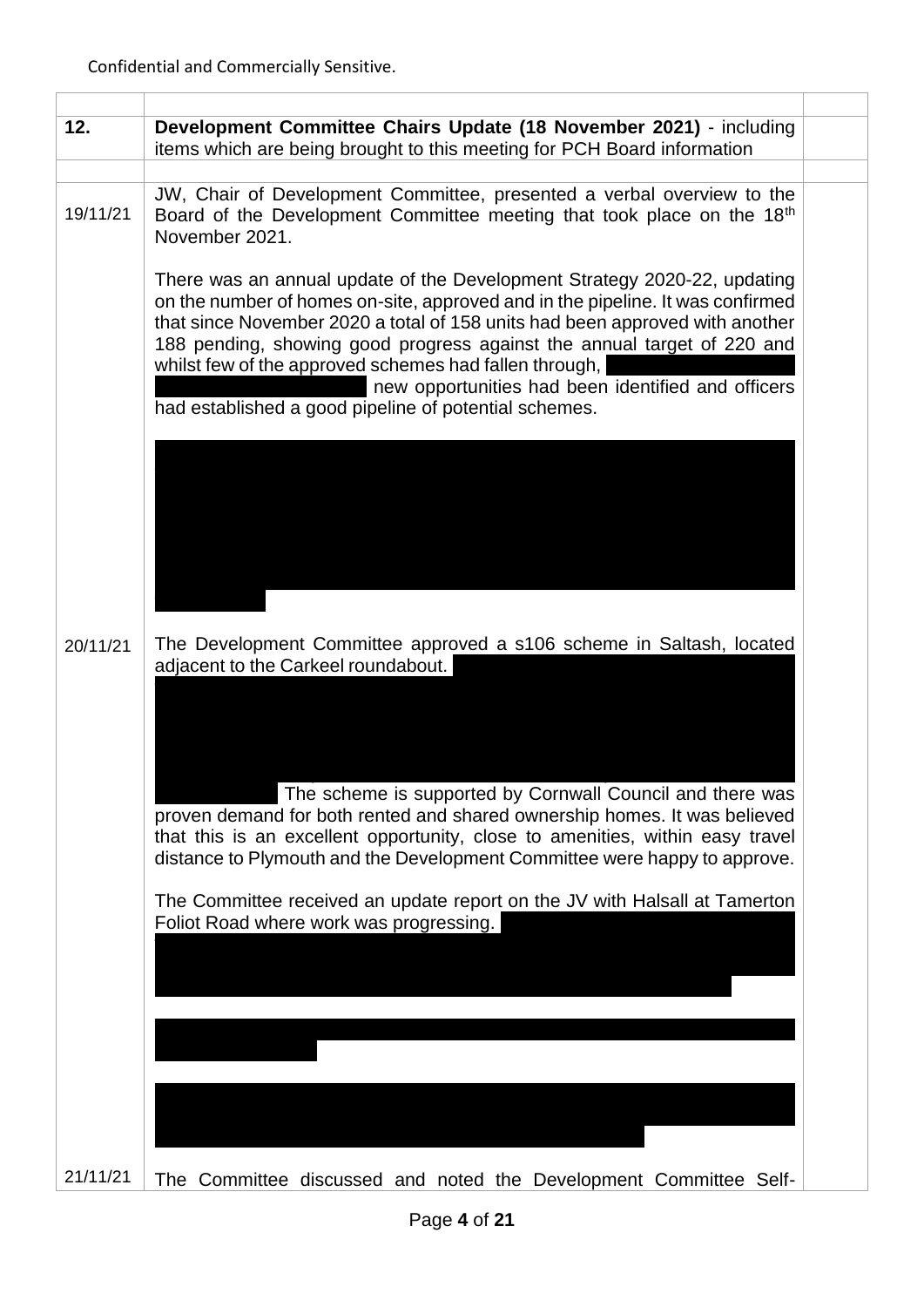|          | Assessment combined responses report and agreed the actions noted on the<br>effectiveness form as presented to Board at this meeting (item 22 below).                                                                                                                                                                        |  |
|----------|------------------------------------------------------------------------------------------------------------------------------------------------------------------------------------------------------------------------------------------------------------------------------------------------------------------------------|--|
|          |                                                                                                                                                                                                                                                                                                                              |  |
| 12.1     | <b>Development Update and KPIs</b>                                                                                                                                                                                                                                                                                           |  |
| 22/11/21 | AL, Head of Development, presented the development update, which was<br>provided to the PCH Board to enable them to monitor progress across all PCH<br>Development programmes which had also been reviewed by the Development<br>Committee on the 18 November 2021.                                                          |  |
|          |                                                                                                                                                                                                                                                                                                                              |  |
|          |                                                                                                                                                                                                                                                                                                                              |  |
|          |                                                                                                                                                                                                                                                                                                                              |  |
|          |                                                                                                                                                                                                                                                                                                                              |  |
|          |                                                                                                                                                                                                                                                                                                                              |  |
|          | The annual Residents Design Conference was successfully held on 21 <sup>st</sup><br>October 2020 with participation from PCH, Magna Housing, Westward,<br>Livewest, Teign Housing, and Coastline Housing.                                                                                                                    |  |
|          | The Abercrombie award evening held on Friday 12 <sup>th</sup> November saw PCH<br>accept the award for Best New Building for Primrose Park Passivhaus scheme,<br>with North Prospect Phase 3 also being highly commended in this category.<br>Primrose Park was also commended as Best Response to the Climate<br>Emergency. |  |
| 23/11/21 | The following was discussed at the meeting:                                                                                                                                                                                                                                                                                  |  |
|          |                                                                                                                                                                                                                                                                                                                              |  |
| 24/11/21 |                                                                                                                                                                                                                                                                                                                              |  |
|          | The PCH Board noted the Development Update and KPIs.                                                                                                                                                                                                                                                                         |  |
| 12.2     | <b>Bath Street, Millbay</b>                                                                                                                                                                                                                                                                                                  |  |
|          |                                                                                                                                                                                                                                                                                                                              |  |
| 25/11/21 |                                                                                                                                                                                                                                                                                                                              |  |
|          |                                                                                                                                                                                                                                                                                                                              |  |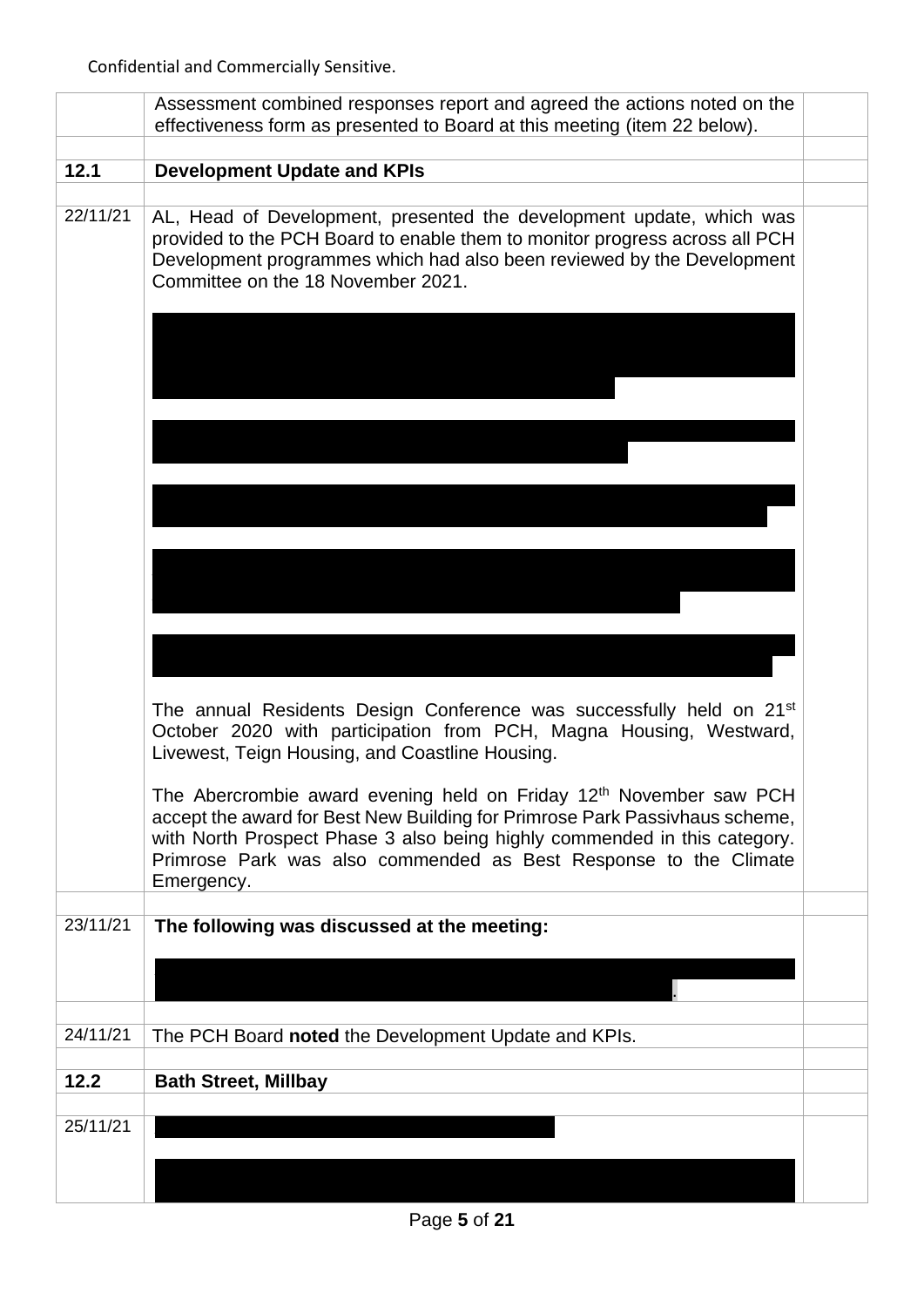| 26/11/21 | Questions were raised before the meeting regarding Bath Street, Millbay<br>which are included as an appendix to these minutes. |  |
|----------|--------------------------------------------------------------------------------------------------------------------------------|--|
| 27/11/21 |                                                                                                                                |  |
|          |                                                                                                                                |  |
|          |                                                                                                                                |  |
| 28/11/21 |                                                                                                                                |  |
|          |                                                                                                                                |  |
|          |                                                                                                                                |  |
|          |                                                                                                                                |  |
|          |                                                                                                                                |  |
|          |                                                                                                                                |  |
|          |                                                                                                                                |  |
|          |                                                                                                                                |  |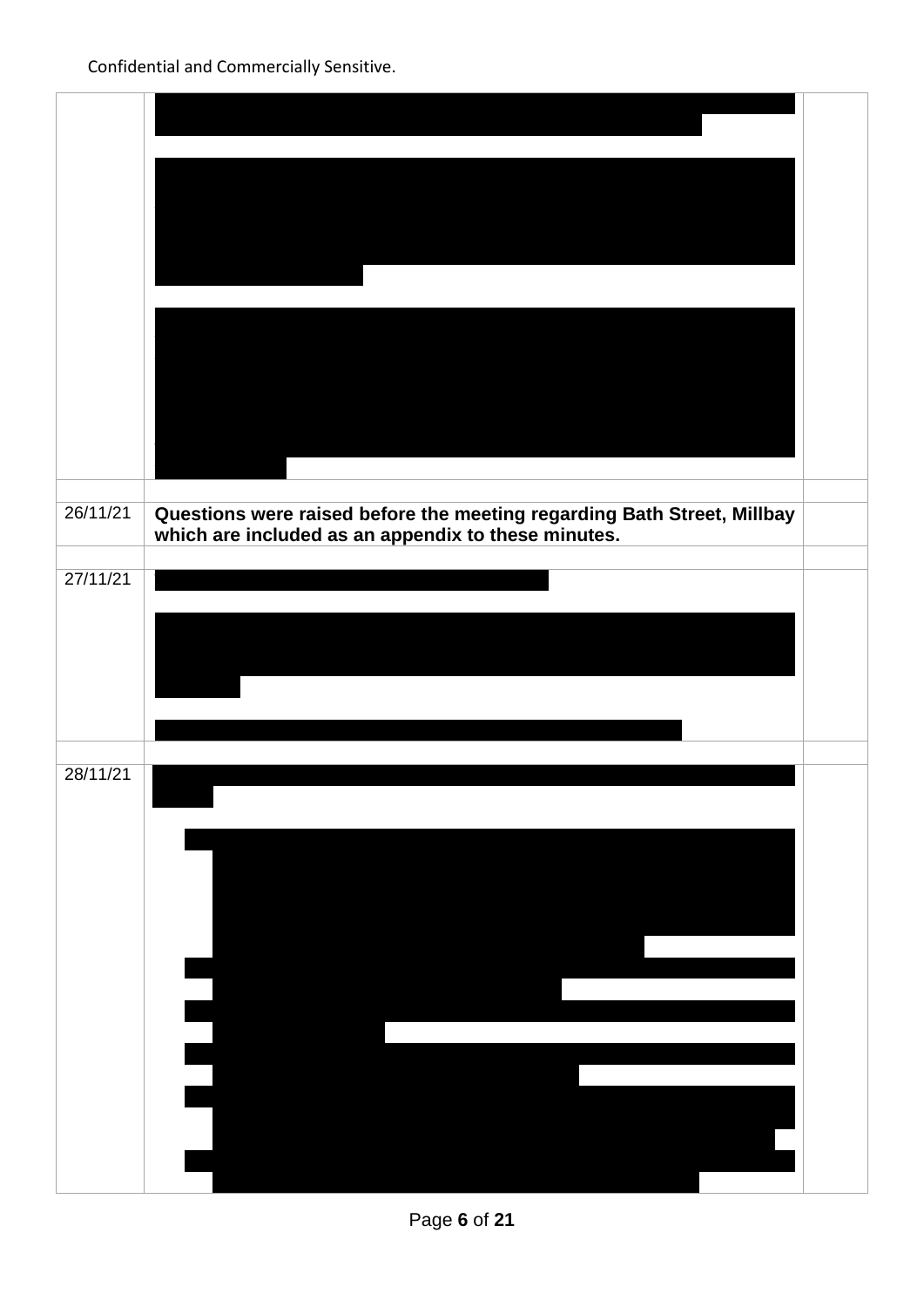| 12.3     | <b>Development Strategy</b>                                                                                                                                                                                                                                                                                                                                                                                                                                                                                                                                                                                                                                                                                                                                                                                                                                                                                                                                                                                                                                                                                                                                                                                                                                                                                                                                                                                                                                                                                                                          |  |
|----------|------------------------------------------------------------------------------------------------------------------------------------------------------------------------------------------------------------------------------------------------------------------------------------------------------------------------------------------------------------------------------------------------------------------------------------------------------------------------------------------------------------------------------------------------------------------------------------------------------------------------------------------------------------------------------------------------------------------------------------------------------------------------------------------------------------------------------------------------------------------------------------------------------------------------------------------------------------------------------------------------------------------------------------------------------------------------------------------------------------------------------------------------------------------------------------------------------------------------------------------------------------------------------------------------------------------------------------------------------------------------------------------------------------------------------------------------------------------------------------------------------------------------------------------------------|--|
| 29/11/21 | AL, Head of Development, presented the report, which provided the PCH<br>Board with the first annual review of progress against the PCH approved<br>Development Programme 2020 - 2025 and delegated approvals by officers for<br>development projects.                                                                                                                                                                                                                                                                                                                                                                                                                                                                                                                                                                                                                                                                                                                                                                                                                                                                                                                                                                                                                                                                                                                                                                                                                                                                                               |  |
|          | The monitoring update which had been reviewed by the Development<br>Committee at its meeting on the 18 November 2021 highlighted the delivery of<br>the programme, any changes to building contract sums and post contract<br>reviews.                                                                                                                                                                                                                                                                                                                                                                                                                                                                                                                                                                                                                                                                                                                                                                                                                                                                                                                                                                                                                                                                                                                                                                                                                                                                                                               |  |
|          | In addition, the report provided the Board with an oversight of any potential<br>abortive fee approvals and a schedule of project approvals since November<br>2020 which had been delegated to Affordable Housing Group (AHG) &<br>Development Committee.                                                                                                                                                                                                                                                                                                                                                                                                                                                                                                                                                                                                                                                                                                                                                                                                                                                                                                                                                                                                                                                                                                                                                                                                                                                                                            |  |
| 30/11/21 | The PCH Board noted the contents of the report.                                                                                                                                                                                                                                                                                                                                                                                                                                                                                                                                                                                                                                                                                                                                                                                                                                                                                                                                                                                                                                                                                                                                                                                                                                                                                                                                                                                                                                                                                                      |  |
|          |                                                                                                                                                                                                                                                                                                                                                                                                                                                                                                                                                                                                                                                                                                                                                                                                                                                                                                                                                                                                                                                                                                                                                                                                                                                                                                                                                                                                                                                                                                                                                      |  |
| 31/11/21 | AL left the meeting at 5:20pm                                                                                                                                                                                                                                                                                                                                                                                                                                                                                                                                                                                                                                                                                                                                                                                                                                                                                                                                                                                                                                                                                                                                                                                                                                                                                                                                                                                                                                                                                                                        |  |
|          |                                                                                                                                                                                                                                                                                                                                                                                                                                                                                                                                                                                                                                                                                                                                                                                                                                                                                                                                                                                                                                                                                                                                                                                                                                                                                                                                                                                                                                                                                                                                                      |  |
| 13       | Audit & Risk Chair Update (12 October 2021) - including items which are<br>being brought to this PCH Board meeting for approval                                                                                                                                                                                                                                                                                                                                                                                                                                                                                                                                                                                                                                                                                                                                                                                                                                                                                                                                                                                                                                                                                                                                                                                                                                                                                                                                                                                                                      |  |
| 32/11/21 | LN, Chair of ARC, presented a verbal update on the ARC meeting that took<br>place on the 12 <sup>th</sup> October 2021.<br>Liz commended the hard work by Ben Lawlor (BL), Risk and Assurance<br>Manager, GM and others to shorten and focus the risk register into something<br>more strategic. The new register identified 11 high level strategic risks, instead<br>of the previous 30 risks, and should be easier for Board members and others<br>to use. The new risk register reflects the Regulator's sector risk profile. The risk<br>register would usually be brought to the January 2022 Board, however due to<br>the significant changes it was brought earlier (see item 13.1 below). Board<br>members were reminded that feedback on risk had been received during the<br>most recent IDA and this work had been completed in response to that<br>feedback. LN confirmed that departmental risk registers were now being fully<br>aligned to the strategic risk register, and LN would catch up with BL on this<br>before the next ARC in January 2022.<br>ARC reviews risk appetite twice a year and it was confirmed that the current<br>report contained version control changes only, and the Board were<br>recommended to approve it. The risk appetite would be addressed again at the<br>next away day.<br>There had been no changes to the review of business continuity save for<br>version control and a change to the membership of the Business Continuity<br>Steering Group, by adding the Head of Strategic Procurement. |  |
|          | Assurance was given to the Board regarding the Recovery Plan and, Asset and                                                                                                                                                                                                                                                                                                                                                                                                                                                                                                                                                                                                                                                                                                                                                                                                                                                                                                                                                                                                                                                                                                                                                                                                                                                                                                                                                                                                                                                                          |  |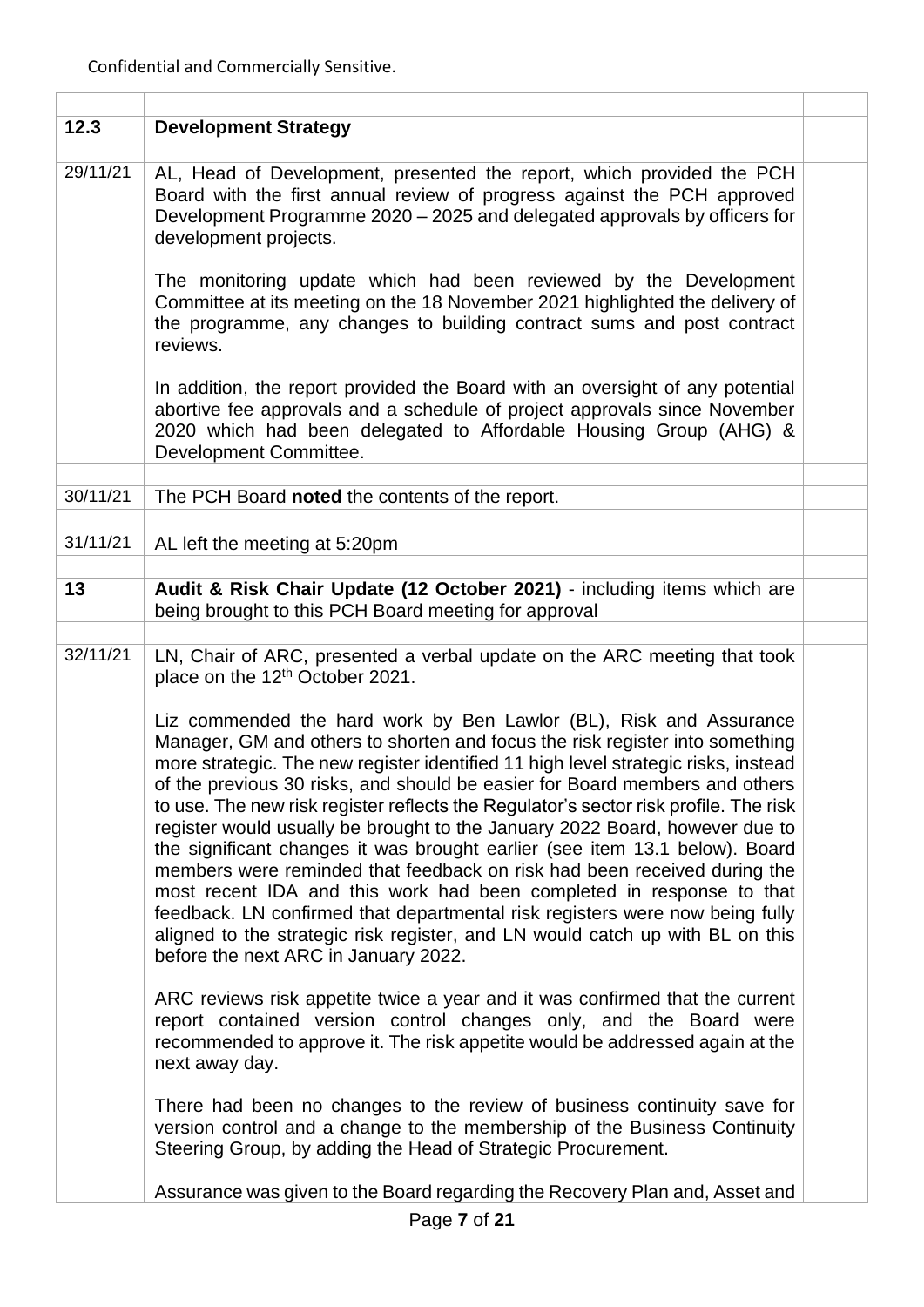| 33/11/21 | Liability Register, which is updated monthly within PCH, and recommended to<br>Board for approval.                                                                                                                                                                                                                                                                                                                                                                                                                                                                                                                                                                                                                                                                                                                                                                                                                                                                                               |    |
|----------|--------------------------------------------------------------------------------------------------------------------------------------------------------------------------------------------------------------------------------------------------------------------------------------------------------------------------------------------------------------------------------------------------------------------------------------------------------------------------------------------------------------------------------------------------------------------------------------------------------------------------------------------------------------------------------------------------------------------------------------------------------------------------------------------------------------------------------------------------------------------------------------------------------------------------------------------------------------------------------------------------|----|
|          | The Board were advised that the ARC papers on scenario planning were<br>available on Boardpacks. This showed the work that had been done within<br>PCH to scenario plan and model impacts on the business plan, from zero<br>carbon, changes to shared ownership, and development problems (an area<br>highlighted by the Regulator in the last IDA).                                                                                                                                                                                                                                                                                                                                                                                                                                                                                                                                                                                                                                            |    |
|          | LN highlighted the report on ARC's participation in the Committee<br>Effectiveness review, where work to develop lines of questioning had been<br>identified as a goal.                                                                                                                                                                                                                                                                                                                                                                                                                                                                                                                                                                                                                                                                                                                                                                                                                          |    |
| 34/11/21 | The following was discussed at the meeting:                                                                                                                                                                                                                                                                                                                                                                                                                                                                                                                                                                                                                                                                                                                                                                                                                                                                                                                                                      |    |
|          |                                                                                                                                                                                                                                                                                                                                                                                                                                                                                                                                                                                                                                                                                                                                                                                                                                                                                                                                                                                                  |    |
|          | The Board requested the Regulator's Sector Risk Profile be circulated.                                                                                                                                                                                                                                                                                                                                                                                                                                                                                                                                                                                                                                                                                                                                                                                                                                                                                                                           | JJ |
|          | VL advised that at the recent Audit and Risk Assurance Academy, the<br>Regulator suggested some areas that they would focus on for scenario testing,<br>which included one off GDPR fines and cyber attacks and the cost implications<br>of those.                                                                                                                                                                                                                                                                                                                                                                                                                                                                                                                                                                                                                                                                                                                                               |    |
| 13.1     | <b>Strategic Risk Register</b>                                                                                                                                                                                                                                                                                                                                                                                                                                                                                                                                                                                                                                                                                                                                                                                                                                                                                                                                                                   |    |
|          |                                                                                                                                                                                                                                                                                                                                                                                                                                                                                                                                                                                                                                                                                                                                                                                                                                                                                                                                                                                                  |    |
| 35/11/21 | GM, Director of Corporate Services, presented the report. The PCH Strategic<br>Risk Register detail all risks that currently pose a threat to PCH meeting its<br>strategic objectives or the continuance of the organisation. Risk detail along<br>with ratings, controls to mitigate and actions to address control gaps are<br>reviewed quarterly. This review process includes interview of staff and risk<br>owners, review of both internal and external assurances and updates as well<br>as review of departmental risk registers. The register is presented to the Audit<br>and Risk Committee quarterly for monitoring as well as the PCH Board bi-<br>annually. Other users of the register include external auditors, insurance<br>brokers and is to be provided to the Regulator upon request. It is also a key<br>document for our internal auditors who use it to assist in the design of the<br>audit plan as well as utilising in focusing individual reviews on key risk areas. |    |
|          | Management had indicated that the volume of risk data to be reviewed and<br>actively monitored has potential to compromise focus of the Executive and PCH<br>Board in reporting and addressing areas of risk. A more concise, dynamic<br>approach is needed to ensure PCH maintains its high levels of risk<br>management activities. This view was echoed by the Regulator following its In-<br>Depth Assessment during Quarter 1, 2021 where the Regulator reported that<br>the number of risks currently monitored at a Board level was excessive.                                                                                                                                                                                                                                                                                                                                                                                                                                            |    |
|          | During a review of Risk Management in 2020/21 our internal auditors, Mazars,<br>also suggested that the number of strategic risks be reduced and<br>recommended that the risk register include target dates against any actions to<br>address control gaps or weaknesses.                                                                                                                                                                                                                                                                                                                                                                                                                                                                                                                                                                                                                                                                                                                        |    |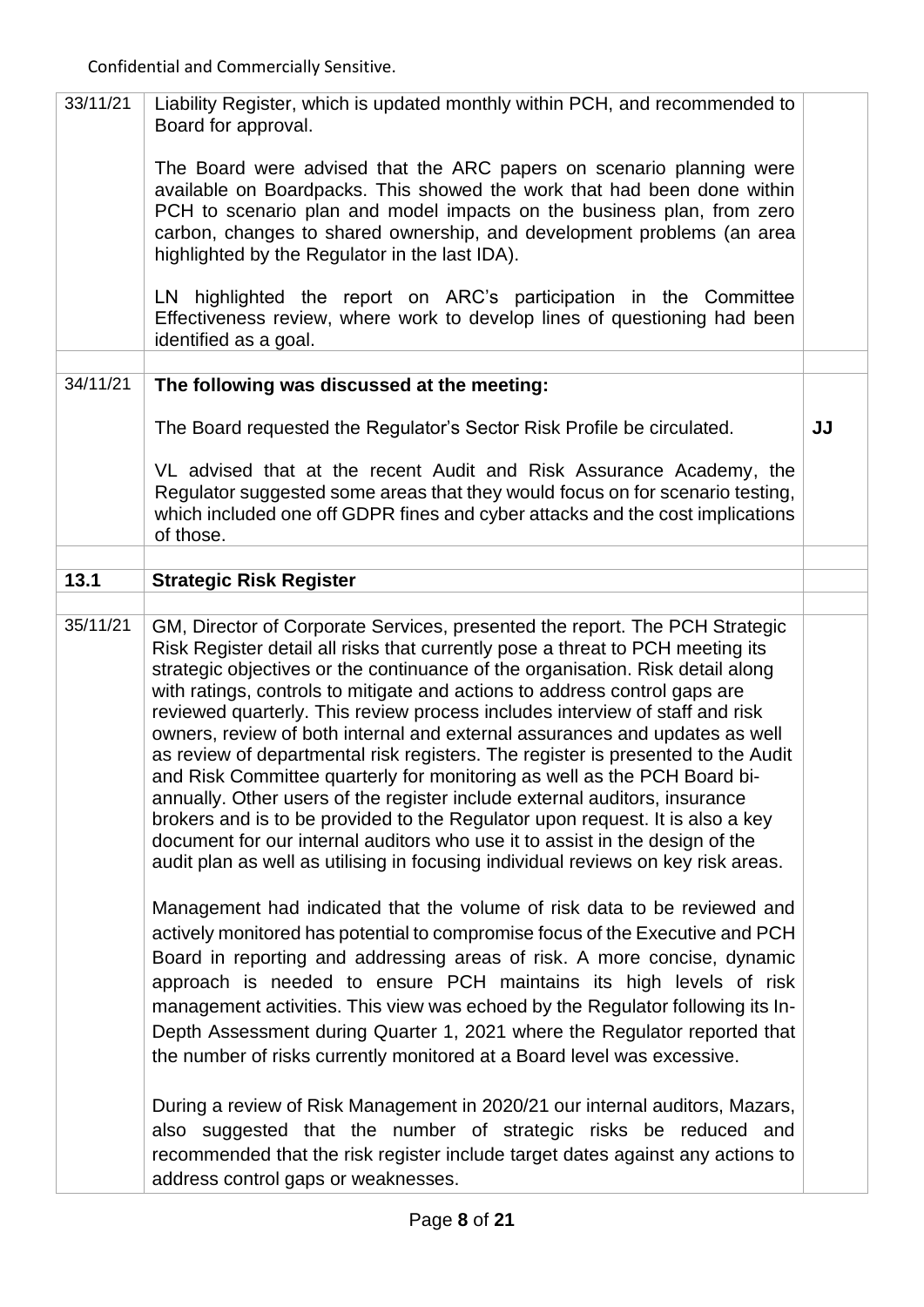$\overline{\phantom{a}}$ 

 $\overline{1}$ 

|          | A refreshed risk register was presented which provided a focused view of key<br>strategic risks facing PCH, produced following interviews with individual<br>members of SMT as well as input from EMT, both individually and as a<br>collective.                                                                                               |  |
|----------|------------------------------------------------------------------------------------------------------------------------------------------------------------------------------------------------------------------------------------------------------------------------------------------------------------------------------------------------|--|
|          | No changes are proposed to the monitoring, review and reporting processes<br>associated with the Strategic Risk Register or the operational, Departmental<br>Risk Registers.                                                                                                                                                                   |  |
| 36/11/21 | Questions were raised before the meeting regarding the Strategic Risk<br>Register which are included as an appendix to these minutes.                                                                                                                                                                                                          |  |
|          |                                                                                                                                                                                                                                                                                                                                                |  |
| 37/11/21 | The PCH Board approved the updated Strategic Risk Register.                                                                                                                                                                                                                                                                                    |  |
|          |                                                                                                                                                                                                                                                                                                                                                |  |
| 13.2     | <b>Bi-Annual Review of Risk Appetite</b>                                                                                                                                                                                                                                                                                                       |  |
| 38/11/21 | GM, Director of Corporate Services, presented the report. In November 2015,<br>the Audit and Risk Committee requested that the Risk Appetite Statement and<br>Matrix are reviewed twice a year. The current PCH Risk Appetite Statement<br>and scoring matrix were presented for review by the Committee at its meeting<br>on 12 October 2021. |  |
|          | The PCH Board have previously noted that they are not inclined to change the<br>risk appetite of PCH until the pandemic and its impact on operations has fully<br>stabilised and no changes are being proposed.                                                                                                                                |  |
|          | Other than version control there are no changes to note.                                                                                                                                                                                                                                                                                       |  |
| 39/11/21 | The PCH Board approved the current Risk Appetite Statement and Matrix<br>along with the Risk Appetite and Golden Rules.                                                                                                                                                                                                                        |  |
| 13.3     |                                                                                                                                                                                                                                                                                                                                                |  |
|          | <b>Review of Risk &amp; Opportunity Management Strategy</b>                                                                                                                                                                                                                                                                                    |  |
| 40/11/21 | GM, Director of Corporate Services, presented the report and Strategy. The<br>current version of the Strategy has been updated with minor refinements that<br>were highlighted including:                                                                                                                                                      |  |
|          | Version control<br>Strategic objectives updated                                                                                                                                                                                                                                                                                                |  |
|          | The Strategy will be reviewed again in a minimum of a year's time (or earlier if<br>emerging changes require) in line with both the embedding Business Plan and<br>development of opportunity risk management as previously agreed.                                                                                                            |  |
| 41/11/21 | Questions were raised before the meeting regarding the Risk and<br>Opportunity Management Strategy which are included as an appendix to<br>these minutes.                                                                                                                                                                                      |  |
|          |                                                                                                                                                                                                                                                                                                                                                |  |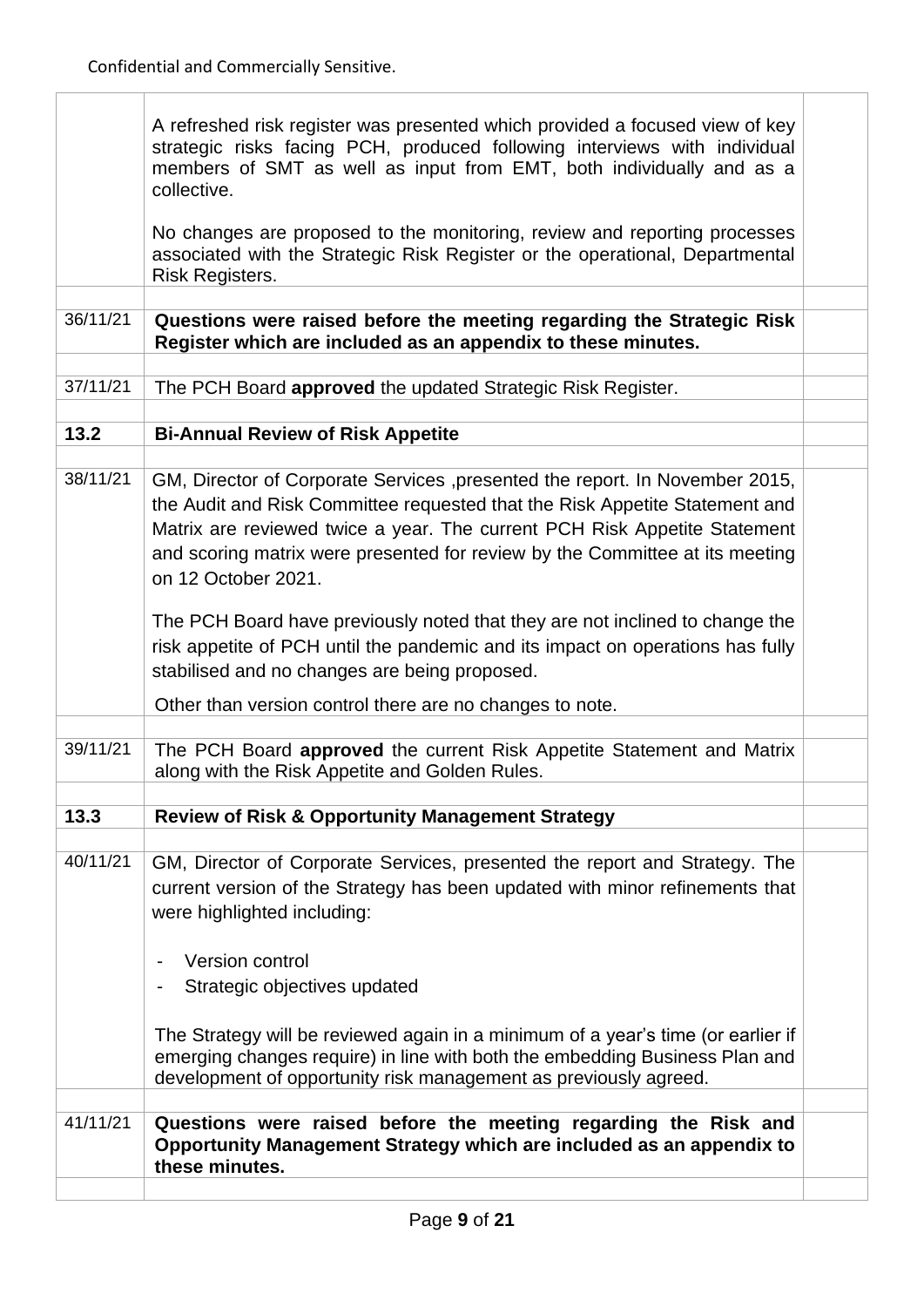| 42/11/21 | The PCH Board noted the review of Risk and Opportunity Management<br>Strategy.                                                                                                                                                                                                                                                                                                                                                                                                                                                                                                                                                                                                                                                                                                                                               |  |
|----------|------------------------------------------------------------------------------------------------------------------------------------------------------------------------------------------------------------------------------------------------------------------------------------------------------------------------------------------------------------------------------------------------------------------------------------------------------------------------------------------------------------------------------------------------------------------------------------------------------------------------------------------------------------------------------------------------------------------------------------------------------------------------------------------------------------------------------|--|
| 13.4     | <b>Review of Business Continuity Policy</b>                                                                                                                                                                                                                                                                                                                                                                                                                                                                                                                                                                                                                                                                                                                                                                                  |  |
|          |                                                                                                                                                                                                                                                                                                                                                                                                                                                                                                                                                                                                                                                                                                                                                                                                                              |  |
| 43/11/21 | GM, Director of Corporate Services, presented the report, Policy and Strategy.<br>An update to the Policy and Strategy was reviewed by the Audit ad Risk<br>Committee at its meeting on 12 October 2021.                                                                                                                                                                                                                                                                                                                                                                                                                                                                                                                                                                                                                     |  |
|          | This update was presented in line with the annual cycle of review which was<br>agreed due to the importance of Business Continuity and the usefulness of<br>revisiting this area regularly.                                                                                                                                                                                                                                                                                                                                                                                                                                                                                                                                                                                                                                  |  |
|          | The changes were highlighted within the policy and can be summarised as:                                                                                                                                                                                                                                                                                                                                                                                                                                                                                                                                                                                                                                                                                                                                                     |  |
|          | Updates to Business Continuity Steering Group Terms of Reference<br>п<br>Version control                                                                                                                                                                                                                                                                                                                                                                                                                                                                                                                                                                                                                                                                                                                                     |  |
|          | The Policy and Strategy will continue to be reviewed and refined in line with a<br>continually maturing Business Continuity approach informed by lessons<br>learned from real events, scenario testing and best practice.                                                                                                                                                                                                                                                                                                                                                                                                                                                                                                                                                                                                    |  |
|          |                                                                                                                                                                                                                                                                                                                                                                                                                                                                                                                                                                                                                                                                                                                                                                                                                              |  |
| 44/11/21 | The following was discussed at the meeting:<br>It was confirmed that an overall business continuity plan is regularly tested and<br>checked by PCH's internal auditors, Mazars, who ensure good business<br>continuity arrangements are in place as well as regular scenario testing. It was<br>also confirmed that another scenario test would be taking place in the new year<br>which will be centered around flooding, the findings will be reported back to<br>ARC. Future scenario testing would also take into consideration lessons<br>learned from the Keyham tragedy earlier this year with a focus on resident<br>communication and recovery from major incidents.<br>GM confirmed that there is an overarching business continuity plan (i.e. to<br>cover a fire at Plumer House) as well as departmental plans. |  |
| 45/11/21 | The PCH Board approved the updated Business Continuity Management<br>Policy and Strategy.                                                                                                                                                                                                                                                                                                                                                                                                                                                                                                                                                                                                                                                                                                                                    |  |
| 13.5     | <b>Recovery Plan &amp; Asset and Liability Register</b>                                                                                                                                                                                                                                                                                                                                                                                                                                                                                                                                                                                                                                                                                                                                                                      |  |
| 46/11/21 | GM, Director of Corporate Services, presented the report. The Recovery Plan<br>and Asset and Liability Register were considered by the Audit and Risk<br>Committee at its meeting on the 12 October 2021.                                                                                                                                                                                                                                                                                                                                                                                                                                                                                                                                                                                                                    |  |
|          | Changes made to the Recovery Plan and Asset and Liability Register since this<br>time are as follows:                                                                                                                                                                                                                                                                                                                                                                                                                                                                                                                                                                                                                                                                                                                        |  |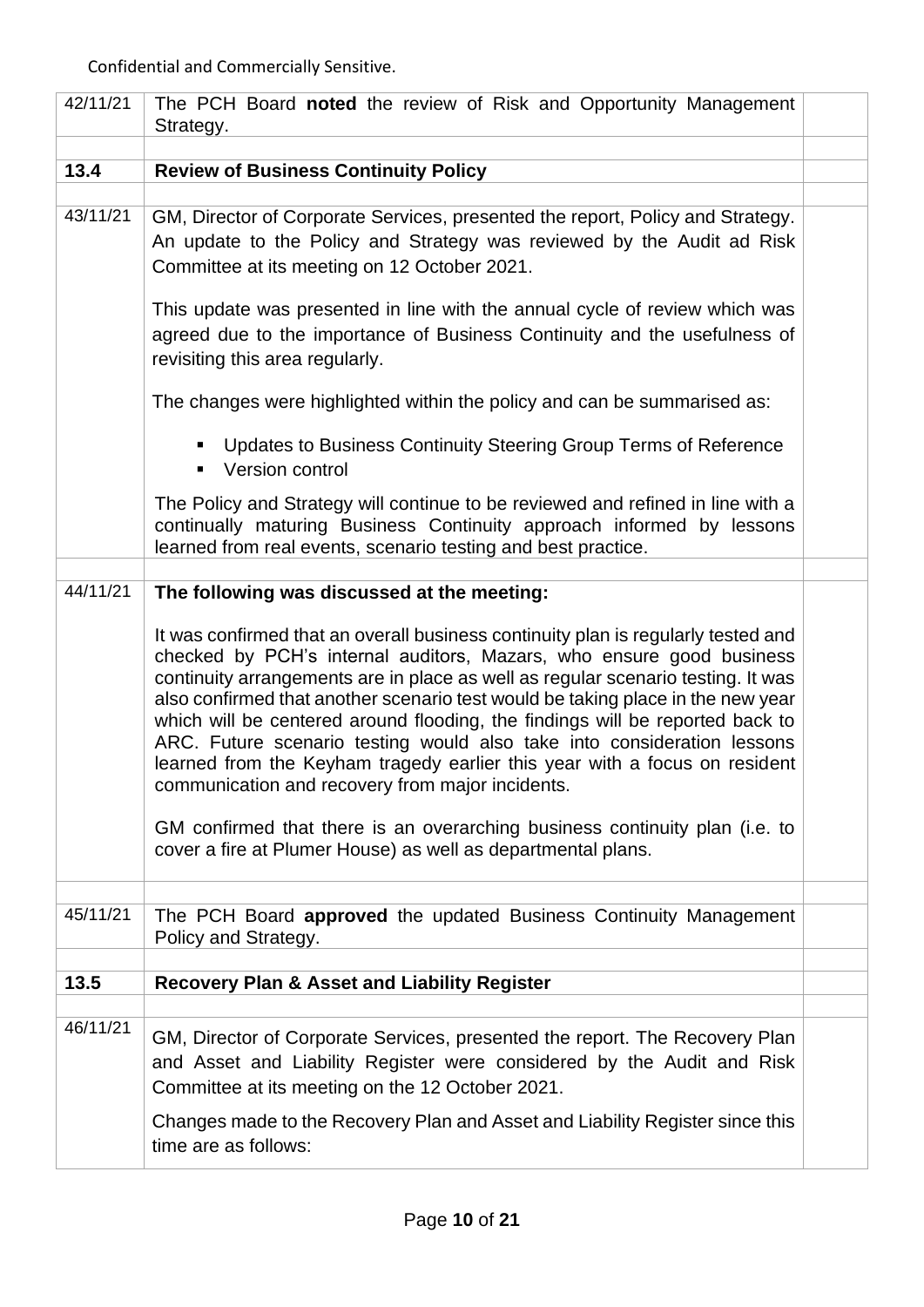|          | The report provided assurance that we have a robust Asset & Liability Register                                                                               |  |
|----------|--------------------------------------------------------------------------------------------------------------------------------------------------------------|--|
|          | in place covering physical, contractual and contingent asset and liabilities<br>across the group for PCH's own purposes and as required by the Regulator. It |  |
|          | also presented the annual update of the Recovery Plan which constitutes the                                                                                  |  |
|          | detailed approach to business continuity in the face of the crystallisation of                                                                               |  |
|          | short-term financial shocks and longer-term financial risks.                                                                                                 |  |
|          |                                                                                                                                                              |  |
| 47/11/21 | The PCH Board:                                                                                                                                               |  |
|          | 1) Approved the updates to the Recovery Plan                                                                                                                 |  |
|          |                                                                                                                                                              |  |
|          | 2) Approved the latest Asset and Liabilities Register                                                                                                        |  |
| 14.      | <b>Customer Focus Committee Chair's Update (04 November 2021)</b>                                                                                            |  |
|          |                                                                                                                                                              |  |
| 48/11/21 | LP, Chair of Customer Focus Committee (CFC), provided the PCH Board with                                                                                     |  |
|          | an update on the meeting that took place on the 04 November 2021. This<br>meeting was the first with a blended approach with some attending virtually        |  |
|          | and others at Plumer House.                                                                                                                                  |  |
|          | There were also resident observers at the meeting which was part of the CFC                                                                                  |  |
|          | co-optee recruitment process. Since the meeting some of those residents had                                                                                  |  |
|          | applied for the role and candidates have been shortlisted with interview taking<br>place on the 10 <sup>th</sup> December.                                   |  |
|          | It was agreed at the last meeting that updates regarding tenancy agreements                                                                                  |  |
|          | and the Tenancy Management Policy should be brought back for review, with                                                                                    |  |
|          | the suggestion that tenancy agreements should include registration to the My<br>PCH Portal. These documents will be reviewed to include consultation with    |  |
|          | residents.                                                                                                                                                   |  |
|          | A resident review was underway with the chosen topic of 'Contractor                                                                                          |  |
|          | Interactions with Residents'. There was also an update on the Together with                                                                                  |  |
|          | Tenants Champions that clarified the role and responsibilities for the<br>Champions to include liaising with other Housing Associations and local            |  |
|          | authorities to promote the Together with Tenants Charter and PCH's ongoing                                                                                   |  |
|          | commitment.                                                                                                                                                  |  |
|          | It was reported that for quarter 2 there were 7,051 residents with an active My                                                                              |  |
|          | PCH account. The target is to have 60% of tenants with an active account.                                                                                    |  |
|          | As part of the Communication Strategy update, the Committee were informed                                                                                    |  |
|          | that 840 residents had taken part in the survey, including shared owners and<br>leaseholders. 57% of the residents said they prefer to contact PCH by phone  |  |
|          |                                                                                                                                                              |  |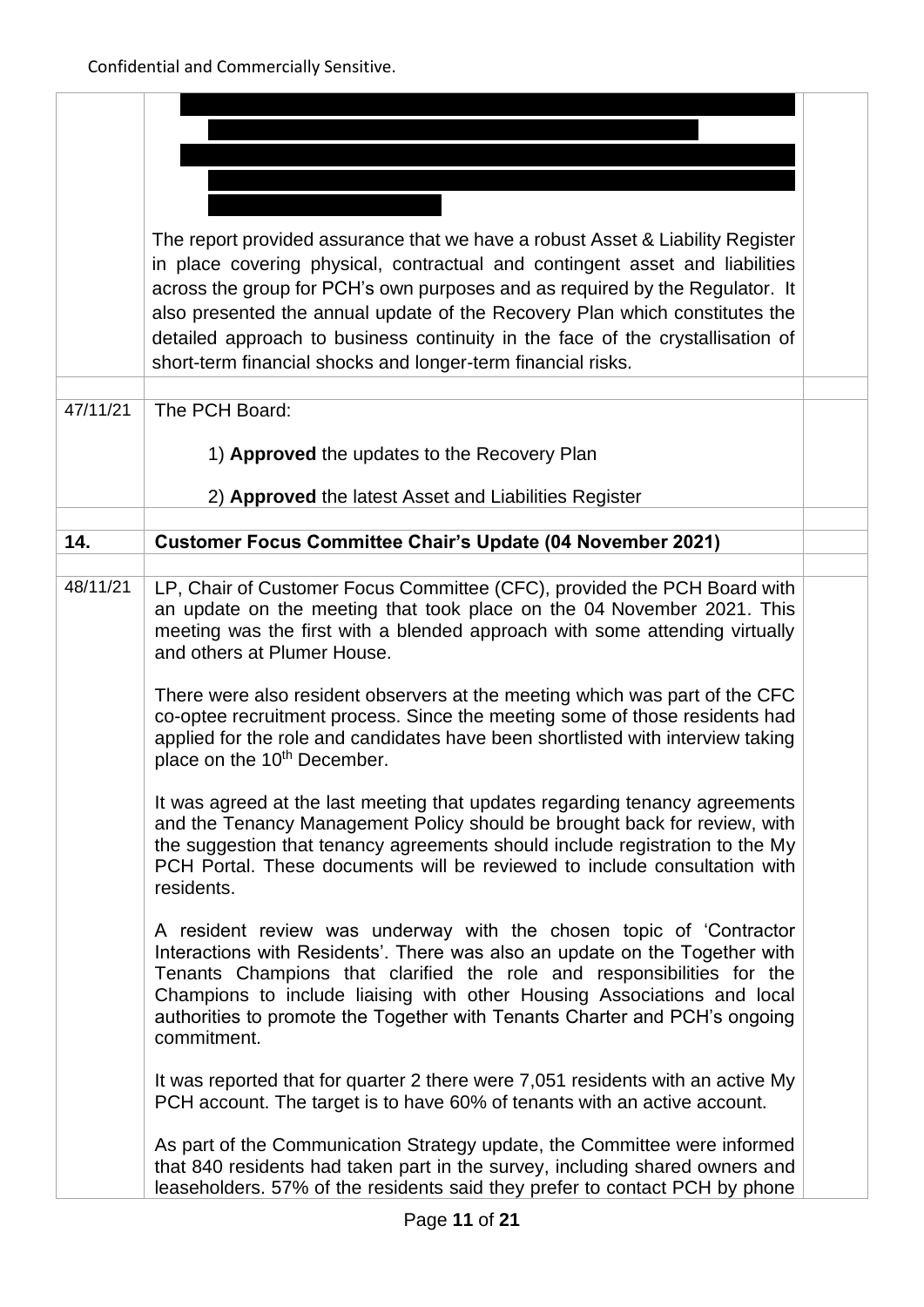|          | rather than digitally, with the belief that phone calls would result in a faster<br>resolution of their issue. Work is ongoing to encourage residents to access<br>digital methods to prove that the speed and level of service is the same. LF<br>encouraged all Board Members to take part in future surveys.                                                                                                                                                                    |           |
|----------|------------------------------------------------------------------------------------------------------------------------------------------------------------------------------------------------------------------------------------------------------------------------------------------------------------------------------------------------------------------------------------------------------------------------------------------------------------------------------------|-----------|
|          | Assurance was given to the Committee that there was a clear focus on auditing<br>complaints and feeding back the lessons learned, particularly as this is now on<br>the Strategic Risk Register. It was acknowledged that one of the highest<br>numbers of complaints at Stage 1 was around contractors. It was also<br>acknowledged that the highest number of compliments had been received by<br>staff from the Repairs Team, Tenancy Management and Environmental<br>Services. |           |
|          |                                                                                                                                                                                                                                                                                                                                                                                                                                                                                    |           |
| 15.      | <b>Environmental Strategy</b>                                                                                                                                                                                                                                                                                                                                                                                                                                                      |           |
| 50/11/21 | CE, Head of Strategy, Policy and Performance presented the report, which<br>contained a new Environmental Strategy for the organisation.                                                                                                                                                                                                                                                                                                                                           |           |
|          | It set out PCH's high-level objectives and deliverables for setting the scene and<br>starting the organisation's journey to decarbonising its homes and business.<br>There is much to do in relation to determining the foundations for how it will<br>approach decarbonisation, and this will also change over time as new<br>technologies and scientific evidence relating to climate change emerges.                                                                            |           |
|          |                                                                                                                                                                                                                                                                                                                                                                                                                                                                                    |           |
| 51/11/21 | At the meeting the following was discussed:                                                                                                                                                                                                                                                                                                                                                                                                                                        |           |
|          | It was requested that going forward as PCH expands outside of Plymouth and<br>the travel to work area, that consideration would be given to how new schemes<br>would incorporate the decarbonisation agenda and how this could be included<br>in development reports.                                                                                                                                                                                                              | <b>AL</b> |
|          |                                                                                                                                                                                                                                                                                                                                                                                                                                                                                    |           |
| 52/11/21 | Questions were raised before the meeting regarding the Environmental<br>Strategy which are included as an appendix to these minutes.                                                                                                                                                                                                                                                                                                                                               |           |
| 53/11/21 | The PCH Board approved the Environmental Strategy.                                                                                                                                                                                                                                                                                                                                                                                                                                 |           |
|          |                                                                                                                                                                                                                                                                                                                                                                                                                                                                                    |           |
| 16.      | <b>Equality, Diversity &amp; Inclusion Strategy</b>                                                                                                                                                                                                                                                                                                                                                                                                                                |           |
| 54/11/21 | CE, Head of Strategy, Policy and Performance presented the report which<br>contained a new Equality, Diversity and Inclusion (EDI) Policy and Strategy for<br>the organisation.                                                                                                                                                                                                                                                                                                    |           |
|          | These are PCH's high-level overarching commitments and objectives in<br>relation to how business is conducted in line with the organisation's vision and<br>values. These commitments will play a part in supporting the organisation to<br>deliver on its core social purpose and to make communities and workplace a<br>better place for everyone.                                                                                                                               |           |
|          | There are seven commitments within the policy, covering a wide range of<br>aspects in relation to EDI, and the strategy sets out what is required to be able<br>to meet those commitments.                                                                                                                                                                                                                                                                                         |           |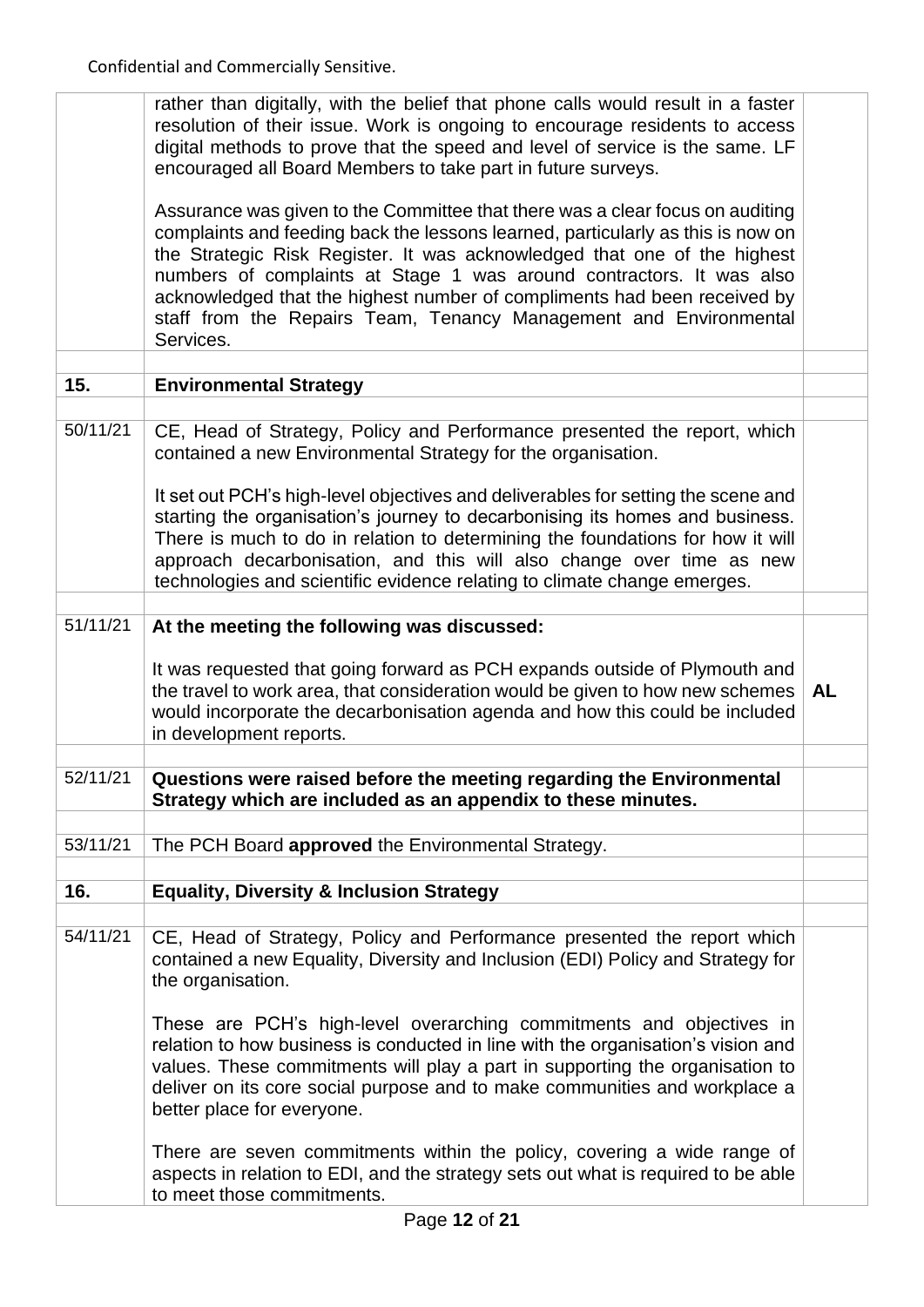$\overline{1}$ 

|          | During the Board consultation on this policy and strategy on the 19 <sup>th</sup> October<br>2021, there was a discussion about the "leadership" commitment, and what this<br>means in practice. The description of this comment had been amended to<br>reflect that the Board and Executive Management Team will actively champion<br>EDI across the organisation. The original working relating to the composition of<br>the Board and workforce had been reworded and moved to the strategy<br>objectives. |                          |
|----------|---------------------------------------------------------------------------------------------------------------------------------------------------------------------------------------------------------------------------------------------------------------------------------------------------------------------------------------------------------------------------------------------------------------------------------------------------------------------------------------------------------------|--------------------------|
|          |                                                                                                                                                                                                                                                                                                                                                                                                                                                                                                               |                          |
| 55/11/21 | Questions was raised before the meeting regarding the Equality,<br>Diversity and Inclusion Policy and Strategy policy which are included as<br>an appendix to these minutes.                                                                                                                                                                                                                                                                                                                                  |                          |
|          |                                                                                                                                                                                                                                                                                                                                                                                                                                                                                                               |                          |
| 56/11/21 | The following was discussed at the meeting:                                                                                                                                                                                                                                                                                                                                                                                                                                                                   |                          |
|          | The Board requested a short EDI statement to be included on the PCH website<br>to reinforce our policy and position.                                                                                                                                                                                                                                                                                                                                                                                          | <b>CE/A</b><br><b>EJ</b> |
| 57/11/21 |                                                                                                                                                                                                                                                                                                                                                                                                                                                                                                               |                          |
|          | AEJ left at 5:52pm.                                                                                                                                                                                                                                                                                                                                                                                                                                                                                           |                          |
| 58/11/21 | The PCH Board approved the Equality, Diversity and Inclusion (EDI) Policy<br>and Strategy.                                                                                                                                                                                                                                                                                                                                                                                                                    |                          |
|          |                                                                                                                                                                                                                                                                                                                                                                                                                                                                                                               |                          |
| 17.      | <b>Quarterly Performance Report</b>                                                                                                                                                                                                                                                                                                                                                                                                                                                                           |                          |
|          |                                                                                                                                                                                                                                                                                                                                                                                                                                                                                                               |                          |
| 59/11/21 | CE, Head of Strategy, Policy and Performance presented the report to the<br>PCH Board which gave an update on performance for Quarter 2 2021/22,<br>and included an update on a range of building safety measures.<br>The headline performance results are as follows:<br>- Green: 12<br>- Amber: 6<br>- Red: 5                                                                                                                                                                                               |                          |
|          |                                                                                                                                                                                                                                                                                                                                                                                                                                                                                                               |                          |
|          |                                                                                                                                                                                                                                                                                                                                                                                                                                                                                                               |                          |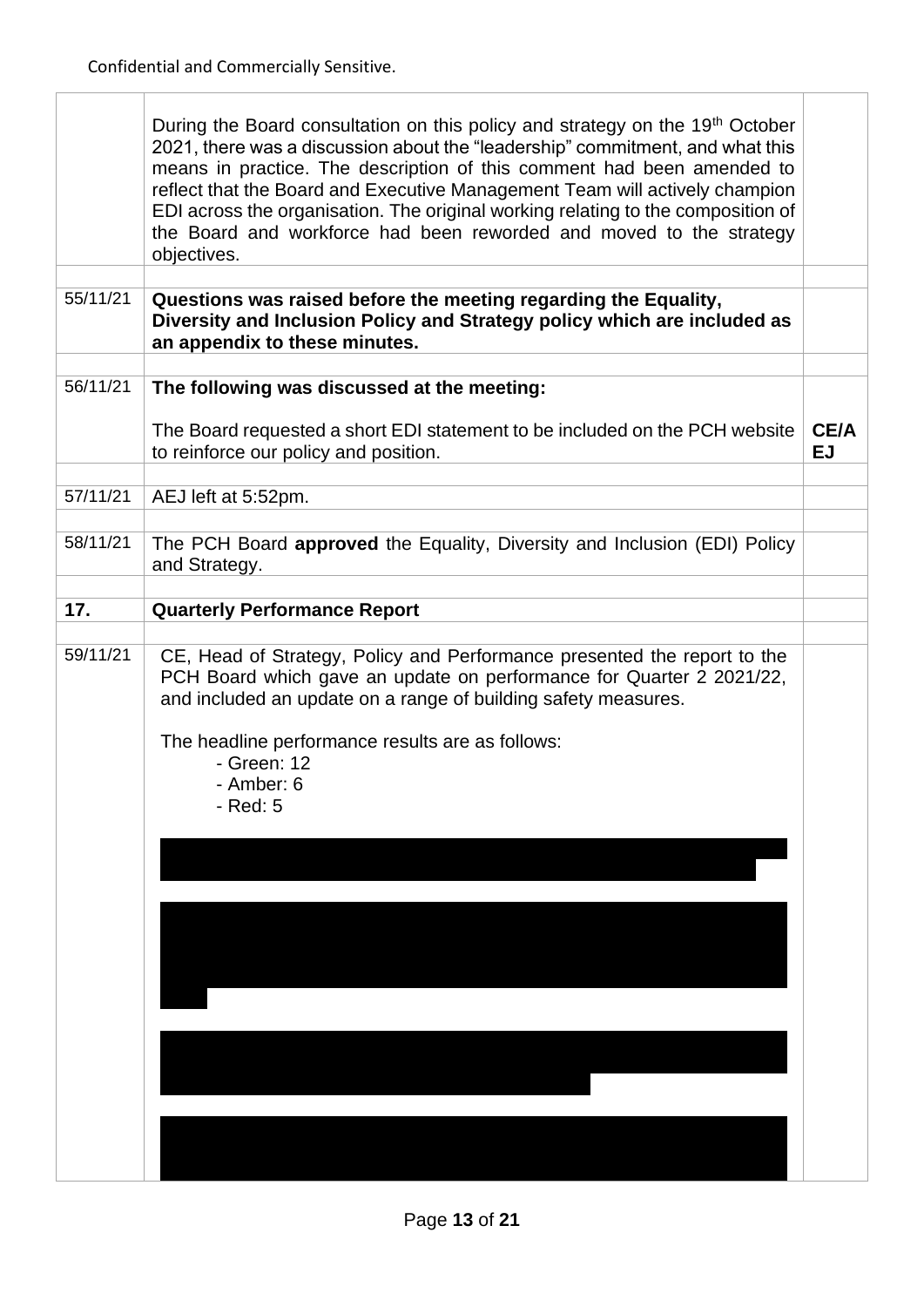| 60/11/21 | Questions were raised before the meeting regarding the Quarterly<br>Performance Report which are included as an appendix to these minutes. |    |
|----------|--------------------------------------------------------------------------------------------------------------------------------------------|----|
|          |                                                                                                                                            |    |
| 61/11/21 | The following was discussed at the meeting:                                                                                                |    |
|          | It was confirmed that there had been a number of enquiries for additional                                                                  | CB |
|          | support from residents as a result of the universal credit uplift and it was agreed                                                        |    |
|          | that more information about this would be circulated to the Board after the                                                                |    |
|          | meeting.                                                                                                                                   |    |
| 62/11/21 | The PCH Board noted the performance outturns for Quarter 2 2021/22.                                                                        |    |
|          |                                                                                                                                            |    |
| 63/11/21 | CE left at 5:57pm.                                                                                                                         |    |
| 18.      | <b>Quarterly Management Accounts</b>                                                                                                       |    |
|          |                                                                                                                                            |    |
| 64/11/21 |                                                                                                                                            |    |
|          |                                                                                                                                            |    |
|          |                                                                                                                                            |    |
|          |                                                                                                                                            |    |
|          |                                                                                                                                            |    |
|          |                                                                                                                                            |    |
|          |                                                                                                                                            |    |
|          |                                                                                                                                            |    |
|          |                                                                                                                                            |    |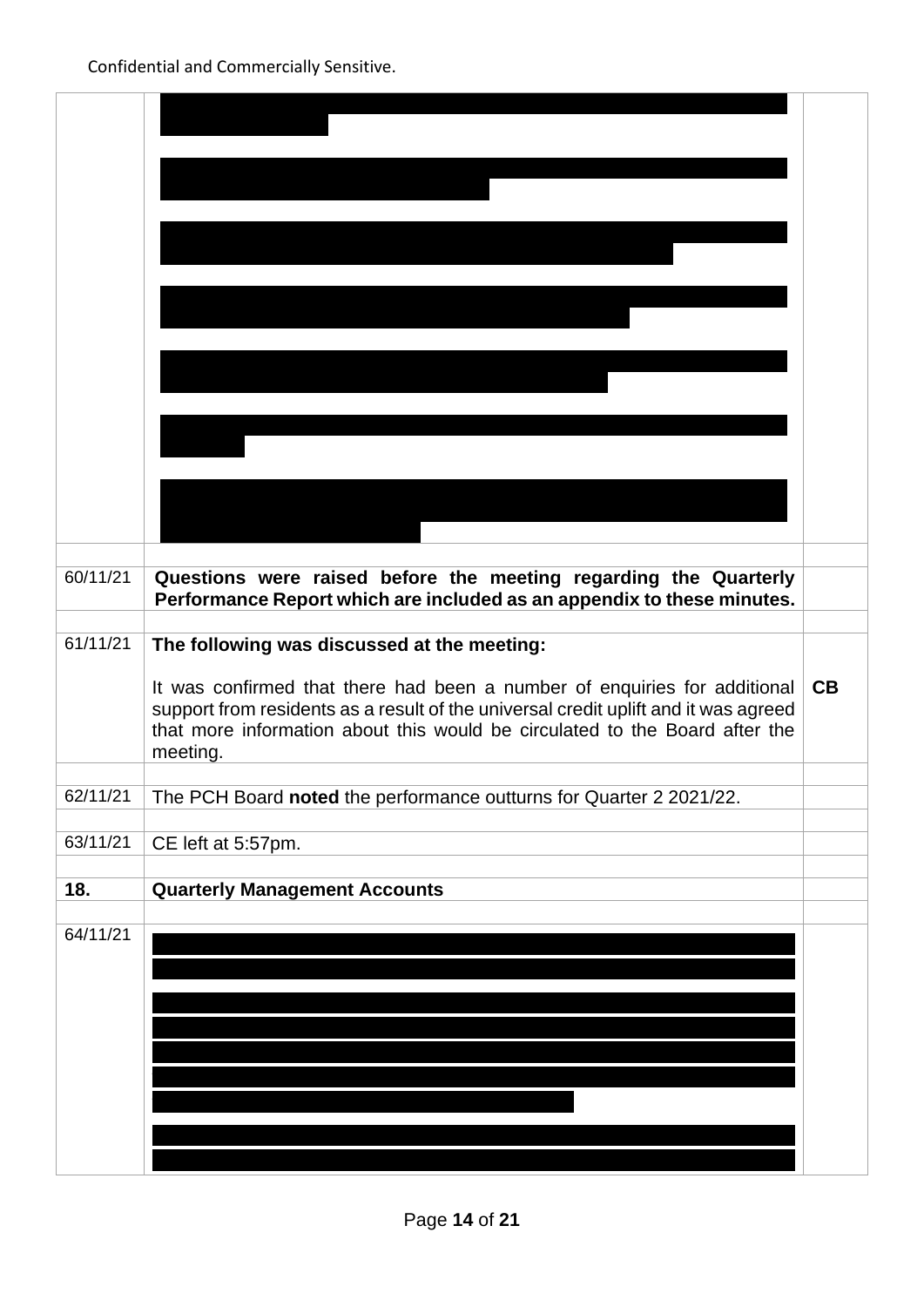| 65/11/21 | The following was discussed at the meeting:                                                                                                                      |  |
|----------|------------------------------------------------------------------------------------------------------------------------------------------------------------------|--|
|          |                                                                                                                                                                  |  |
|          | Following questions regarding the percentage of universal credit recipients that                                                                                 |  |
|          | were in arrears, it was confirmed that Financial Inclusion Officer work to help<br>offer support to residents to help minimise the risk of falling into arrears. |  |
|          | Additional funding for charities was also being sought as well as a Hardship                                                                                     |  |
|          | Fund. Work was being done to confirm the logistics and how the fund could be                                                                                     |  |
|          | distributed and would be brought back to Board for approval.                                                                                                     |  |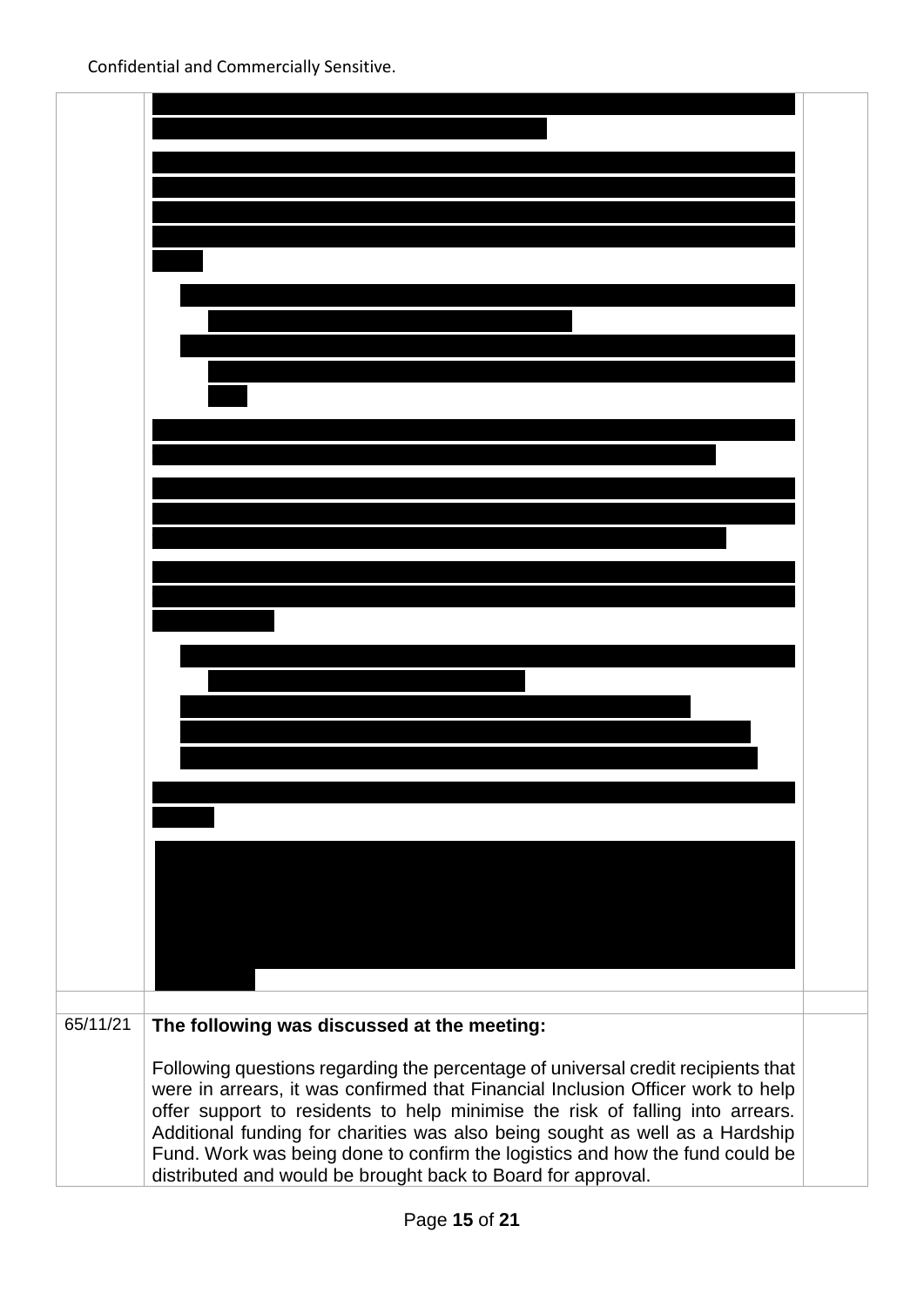| 66/11/21 | The PCH Board noted the outturn to the end of October 2021 and forecast<br>position to 31 <sup>st</sup> March 2022.                                                                             |  |
|----------|-------------------------------------------------------------------------------------------------------------------------------------------------------------------------------------------------|--|
|          |                                                                                                                                                                                                 |  |
| 19.      | Quarterly Treasury Briefing - Quarter 2 2021/22                                                                                                                                                 |  |
|          |                                                                                                                                                                                                 |  |
| 67/11/21 | NJ, Director of Business Services and Development, presented the report<br>which provided the PCH Board with a summary of Treasury Management<br>activity during the second quarter of 2021/22. |  |
|          |                                                                                                                                                                                                 |  |
|          |                                                                                                                                                                                                 |  |
|          |                                                                                                                                                                                                 |  |
|          |                                                                                                                                                                                                 |  |
| 68/11/21 | The PCH Board:<br>Noted the Treasury Management Activity in the quarter<br>1.<br>2.                                                                                                             |  |
|          |                                                                                                                                                                                                 |  |
| 20.      | New Funding proposal from Barclays - amendments to current RCF<br>(Revolving Credit Facility)                                                                                                   |  |
| 69/11/21 |                                                                                                                                                                                                 |  |
|          |                                                                                                                                                                                                 |  |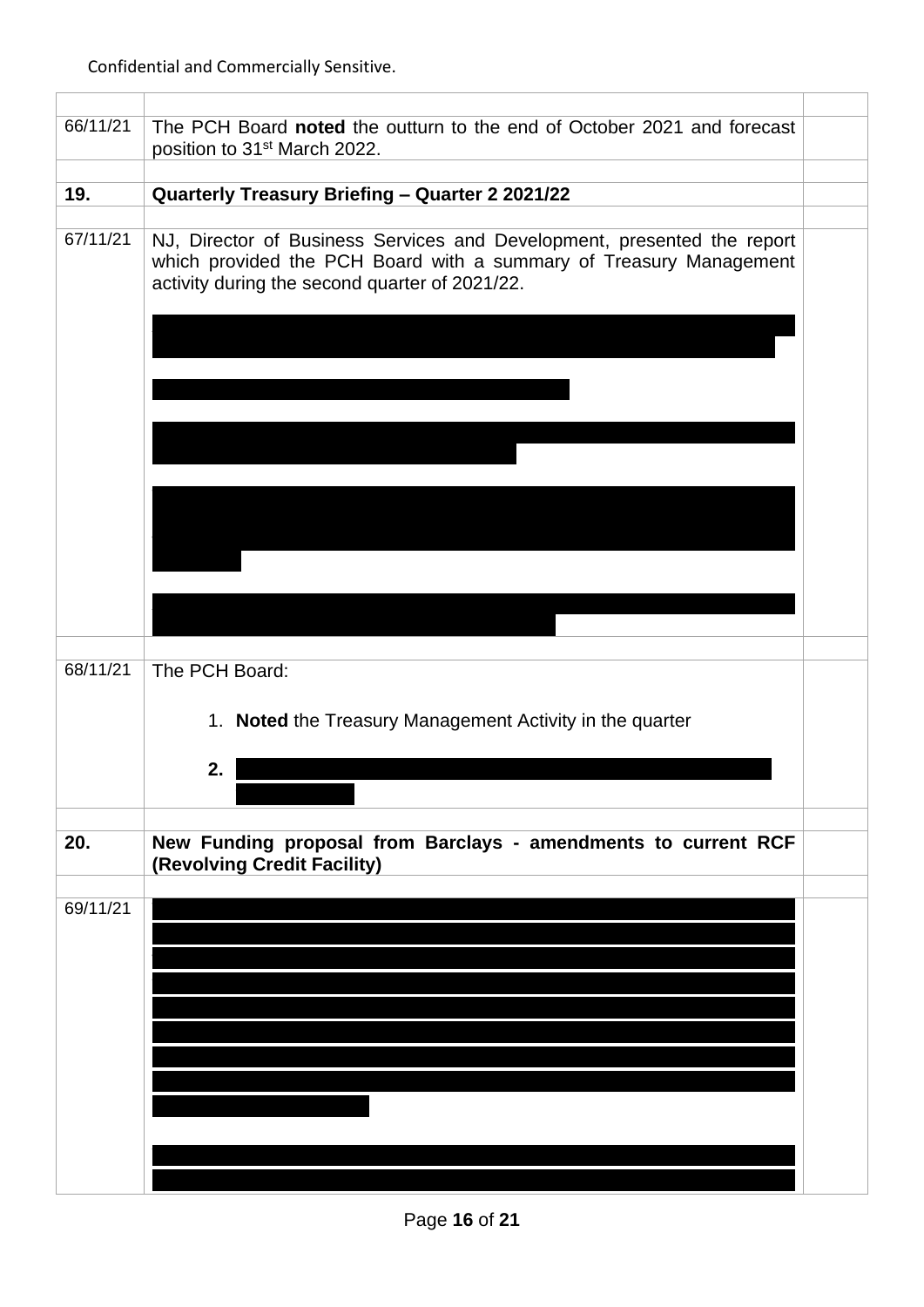| 70/11/21 |  |
|----------|--|
|          |  |
|          |  |
|          |  |
|          |  |
|          |  |
|          |  |
|          |  |
| 71/11/21 |  |
|          |  |
|          |  |
|          |  |
|          |  |
|          |  |
|          |  |
|          |  |
|          |  |
|          |  |
|          |  |
|          |  |
|          |  |
|          |  |
|          |  |
|          |  |
|          |  |
|          |  |
|          |  |
|          |  |
|          |  |
|          |  |
|          |  |
|          |  |
|          |  |
|          |  |
|          |  |
|          |  |
|          |  |
|          |  |
|          |  |
|          |  |
|          |  |
|          |  |
|          |  |
|          |  |

Page **17** of **21**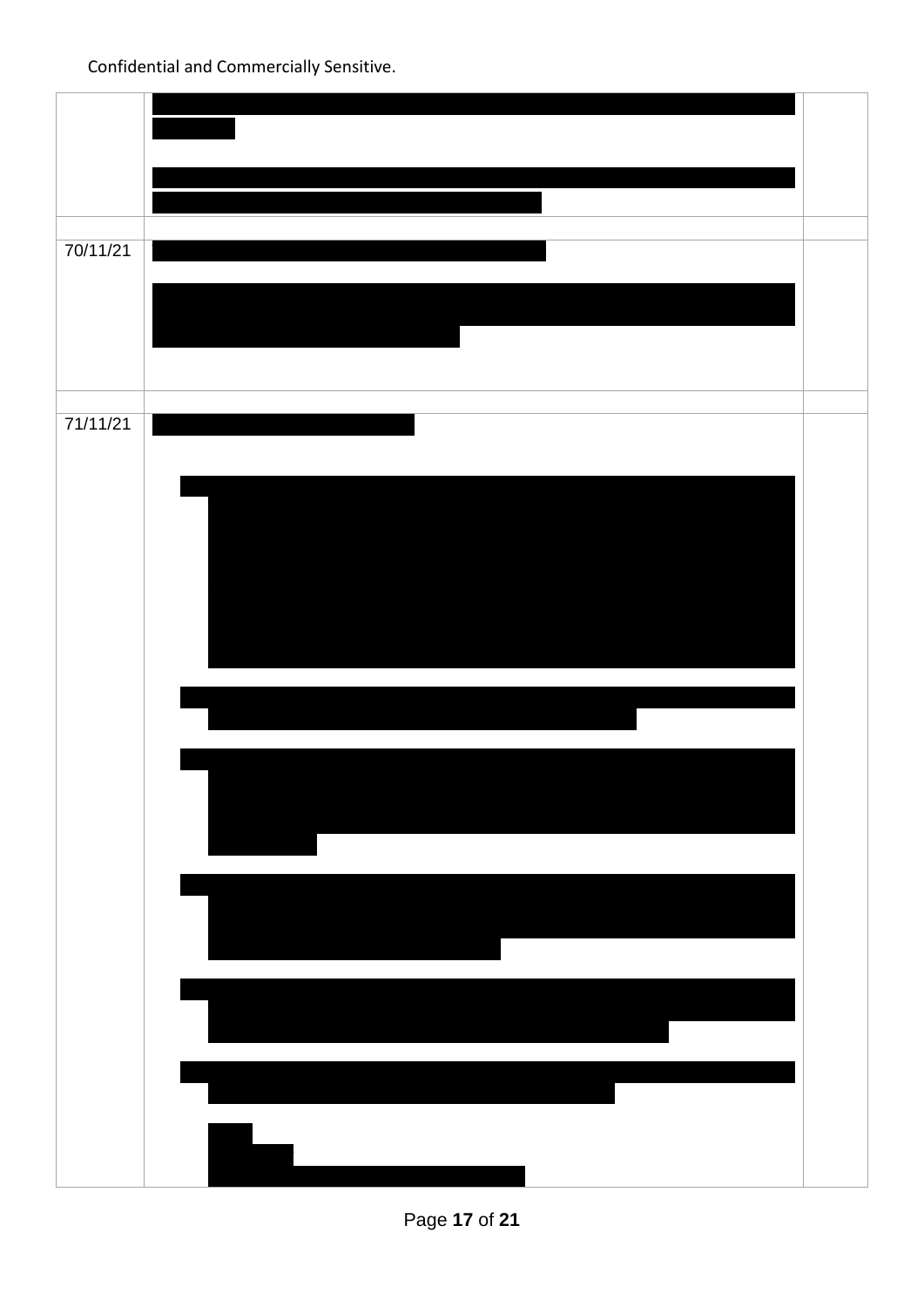

Page **18** of **21**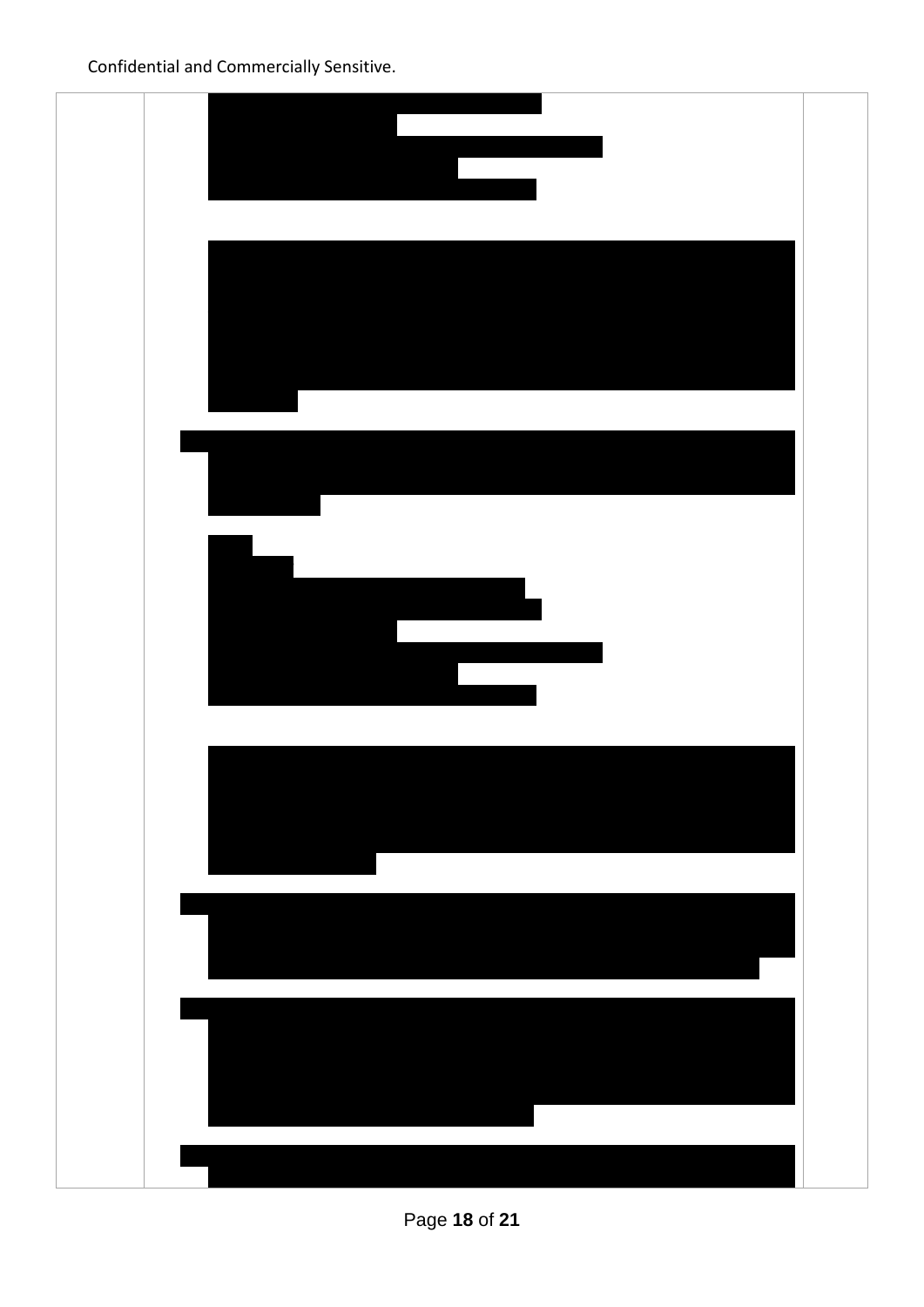| 21.      | <b>Investment Policy</b>                                                                                                                                                                                                                                                                                                                                                                                                             |  |
|----------|--------------------------------------------------------------------------------------------------------------------------------------------------------------------------------------------------------------------------------------------------------------------------------------------------------------------------------------------------------------------------------------------------------------------------------------|--|
|          |                                                                                                                                                                                                                                                                                                                                                                                                                                      |  |
| 72/11/21 | NJ, Director of Business Services and Development, presented the Policy,<br>The PCH Board approved the Investment Policy in 2017. During the due<br>diligence process on the investment requirements of the Joint Venture with<br>Halsall Homes it had become apparent that it is best practice for a charitable<br>organisation including a Co-operative and Community Benefit Society such as<br>PCH to have an Investment Policy. |  |
|          | At the PCH Board meeting in February 2021, when considering a<br>recommendation to put in place an intercompany loan between PCH and PCH<br>Regeneration to provide working capital for Open Market Sales activities,<br>initially relating to the Bere Alston site, officers were asked to undertake a<br>review of the wording of the Investment Policy to include the term ethical.                                               |  |
|          | The report outlined the outcome of the review and suggested changes within<br>the policy were highlighted.                                                                                                                                                                                                                                                                                                                           |  |
| 73/11/21 | Questions were raised before the meeting regarding the Investment<br>Policy Update which are included as an appendix to these minutes.                                                                                                                                                                                                                                                                                               |  |
| 74/11/21 | The PCH Board approved the Investment Policy update.                                                                                                                                                                                                                                                                                                                                                                                 |  |
|          |                                                                                                                                                                                                                                                                                                                                                                                                                                      |  |
| 22.      | <b>Committee Effectiveness Review</b>                                                                                                                                                                                                                                                                                                                                                                                                |  |
| 75/11/21 | Committees are required under the National Housing Federation (NHF) Code<br>of Governance to consider their effectiveness and assess how they conduct<br>their business with the aim to review and seeking to improve their performance.                                                                                                                                                                                             |  |
|          | Previously, the NHF Code of Governance 2015 stated that such a review<br>should be undertaken at least every three years. The PCH Board adopted the<br>new NHF Code of Governance 2020 on 4 <sup>th</sup> February 2021 which states that a<br>review should now take place annually (Principle 3.9).                                                                                                                                |  |
|          | Each Committee has undertaken a review and the report highlighted the<br>recommendations that have been made to improve their effectiveness which<br>the PCH Board were asked to consider for approval. Completion of the agreed                                                                                                                                                                                                     |  |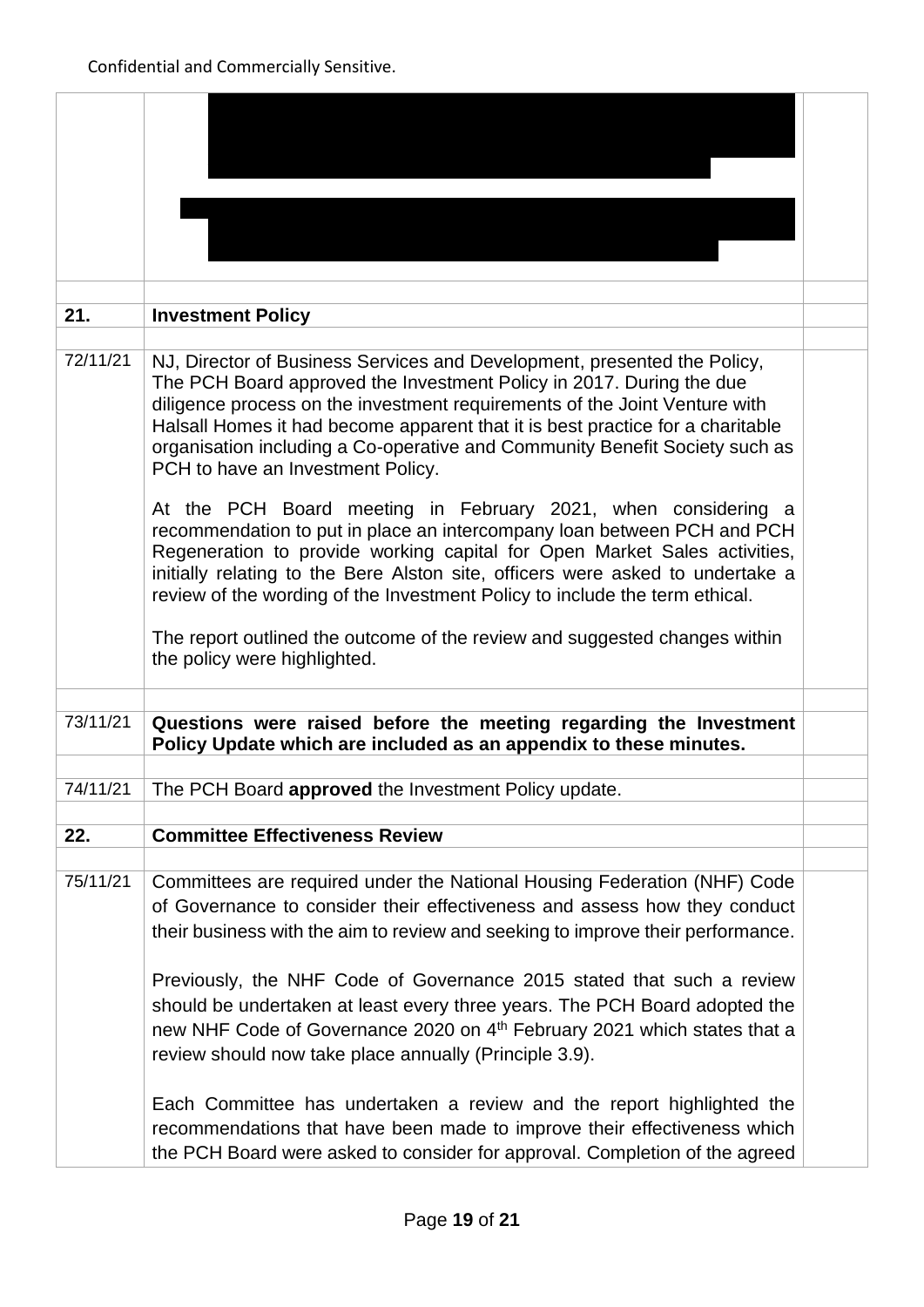|          | actions will then be monitored through the Governance Improvement Plan<br>which is presented to the Audit and Risk Committee every 6 months.                                                   |  |
|----------|------------------------------------------------------------------------------------------------------------------------------------------------------------------------------------------------|--|
|          | The report also contained a recommendation to update the Committee quorum<br>arrangements.                                                                                                     |  |
|          |                                                                                                                                                                                                |  |
| 76/11/21 | Questions were raised before the meeting regarding the Committee<br>Effectiveness Review which are included as an appendix to these<br>minutes.                                                |  |
|          |                                                                                                                                                                                                |  |
| 77/11/21 | The PCH Board:                                                                                                                                                                                 |  |
|          | 1) <b>Considered</b> the suggestions arising from the Committee self-<br>assessments                                                                                                           |  |
|          | 2) Approved the outcome of the Committee Membership exercise                                                                                                                                   |  |
|          | 3) Noted that the Committee meetings held during the pandemic are<br>quorate                                                                                                                   |  |
|          | 4) Approved the changes to the Committee Terms of Reference<br>quorums                                                                                                                         |  |
|          |                                                                                                                                                                                                |  |
| 23.      | <b>Forward Plan</b>                                                                                                                                                                            |  |
|          |                                                                                                                                                                                                |  |
| 78/11/21 | The Forward Plan was reviewed by the Board which detailed items that were                                                                                                                      |  |
|          | due to be reported to meetings in 2022 and 2023. Using feedback from PCH                                                                                                                       |  |
|          | Board members the Forward Plan was presented in a new format providing a<br>yearly overview.                                                                                                   |  |
|          |                                                                                                                                                                                                |  |
| 79/11/21 | The PCH Board noted the Forward Plan.                                                                                                                                                          |  |
|          |                                                                                                                                                                                                |  |
| 24.      | Date of Next Meeting: Thursday 03 February 2022 at 5pm                                                                                                                                         |  |
|          |                                                                                                                                                                                                |  |
| 80/11/21 | Before closing the meeting, the Board discussed the upcoming joint Board                                                                                                                       |  |
|          | meeting with Livewell and PCH on the 9 <sup>th</sup> December 2021. The meeting will<br>focus on areas of synergy between the two organisations and if there are any<br>ways to work together. |  |
|          |                                                                                                                                                                                                |  |
| 81/11/21 | Meeting closed at 6.33pm                                                                                                                                                                       |  |
|          |                                                                                                                                                                                                |  |

Signature…………………………………………Debbie Roche, Chair

Date ……………….

Certified as a true copy ………………………………Lucy Rickson, Head of Governance